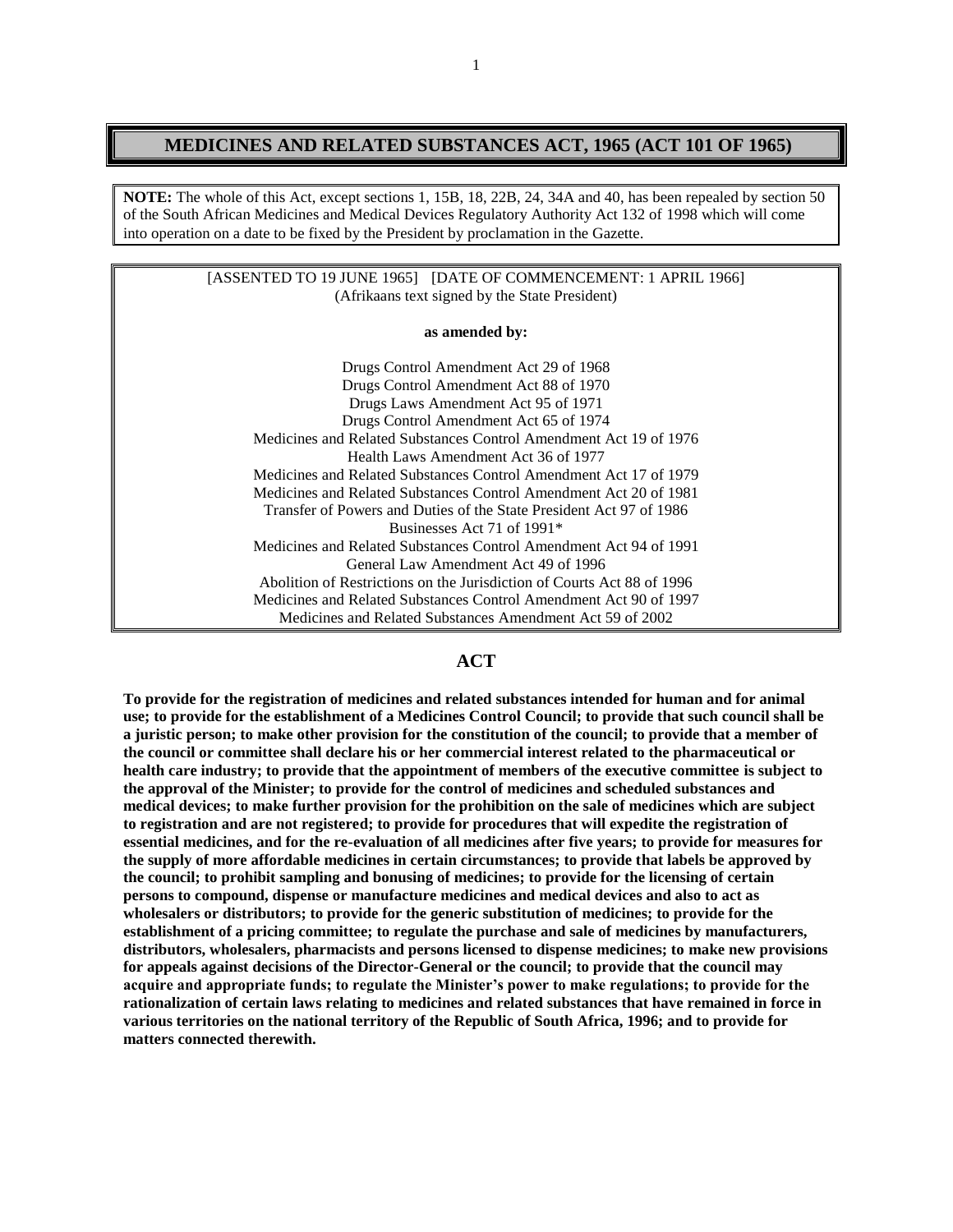#### **1. Definitions**

(1) In this Act, unless the context otherwise indicates-

**'advertisement'**, in relation to any medicine or Scheduled substance, means any written, pictorial, visual or other descriptive matter or verbal statement or reference-

- (a) appearing in any newspaper, magazine, pamphlet or other publication; or
- (b) distributed to members of the public; or
- (c) brought to the notice of members of the public in any manner whatsoever,

which is intended to promote the sale of that medicine or Scheduled substance; and 'advertise' has a corresponding meaning;

**'analyst'** means an analyst to whom authority has been granted under section 27;

**'approved name'**, in relation to a medicine, means the international non proprietary name (INN) of such medicine or, where no such name exists, such other name as the council may determine, not being a brand name or trade name registered in terms of the Trade Marks Act, 1993 (Act 194 of 1993);

**'certificate of registration'** means a certificate of registration issued under section 15 (4), 15A (4) or 15 (B) (4);

**'council'** means the Medicines Control Council established by section 2;

**'dentist'** means a person registered as such under the Health Professions Act, 1974;

**'Director-General'** means the Director-General: Health;

**'export'** includes deliver or supply within the Republic for dispatch to any destination outside the Republic;

**'hospital'** means any institution established as a hospital or a nursing home or registered as such in terms of any law;

**'immediate container'**, in relation to a medicine or Scheduled substance, means a container which is in direct contact with the medicine or substance;

**'interchangeable multi-source medicine'** means medicines that contain the same active substances which are identical in strength or concentration, dosage form and route of administration and meet the same or comparable standards, which comply with the requirements for therapeutic equivalence as prescribed;

**'inspector'** means a person authorized as such under section 26;

**'label'**, when used as a verb, means brand, mark or otherwise designate or describe, and when used as a noun, means any brand or mark or any written, pictorial or other descriptive matter appearing on or attached to or packed with and referring to any article or the package containing any article;

**'magistrate'** means a magistrate as defined in section 1 of the Magistrates Act. 1993 ( Act No.90 of 1993), and includes an additional magistrate and an assistant magistrate;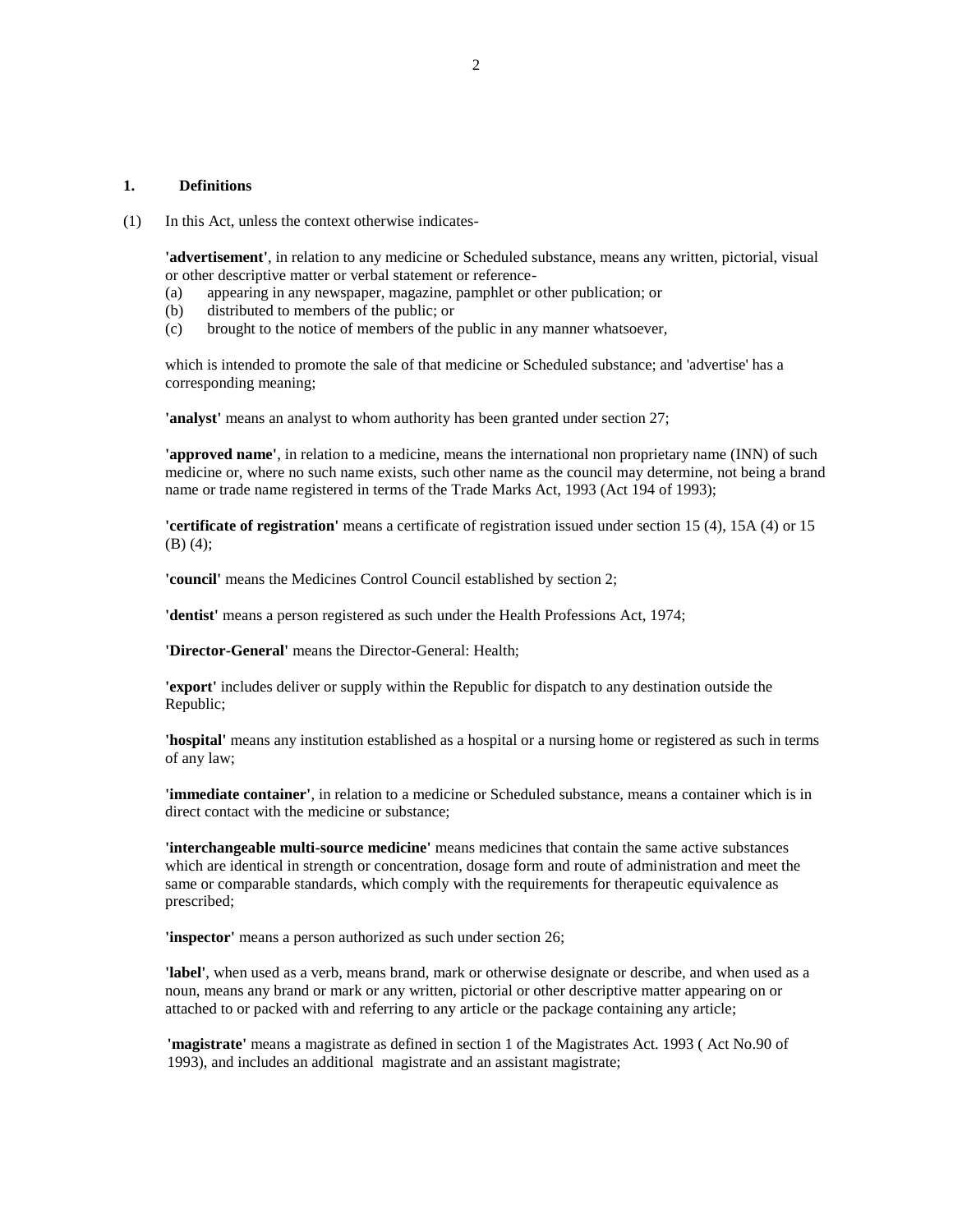**'medical device'** means any instrument, appliance, material, machine, apparatus, implant or diagnostic reagent-

- (a) used or purporting to be suitable for use or manufactured or sold for use in-
	- (i) the diagnosis, treatment, mitigation, modification, monitoring or prevention of disease, abnormal physical or mental states or the symptoms thereof; or
	- (ii) restoring, correcting or modifying any somatic or psychic or organic function; or
	- (iii) the diagnosis or prevention of pregnancy,

and which does not achieve its purpose through chemical, pharmacological, immunological or metabolic means in or on the human body but which may be assisted in its function by such means; or

(b) declared by the Minister by notice in the Gazette to be a medical device,

and includes any part or an accessory of a medical device;

**'medical practitioner'** means a person registered as such under the Health Professions, 1974and includes an intern registered under that Act;

**'medicine'** means any substance or mixture of substances used or purporting to be suitable for use or manufactured or sold for use in-

- (a) the diagnosis, treatment, mitigation, modification or prevention of disease, abnormal physical or mental state or the symptoms thereof in man; or
- (b) restoring, correcting or modifying any somatic or psychic or organic function in man,

and includes any veterinary medicine;

**'Minister'** means the Minister of Health;

**'nurse'** means a person registered as such under the Nursing Act, 1978 (Act 50 of 1978);

**'package'** means anything in or by which any medicine or Scheduled substance is enclosed, covered, contained or packed;

**'pathologist'** means a pathologist to whom authority has been granted under section 27;

**'pharmacist'** means a person registered as such under the Pharmacy Act, 1974;

**'pharmacist intern'** means a person registered as such under the Pharmacy Act, 1974;

**'pharmacist's assistant'** means a person registered as such under the Pharmacy Act, 1974;

**'pharmacologist',** except for the purposes of section 24 (1) (c), means a pharmacologist to whom authority has been granted under section 27;

**'practitioner'** means a person registered as such under the Allied Health Professions Act, 1982 (Act 63 of 1982);

**'prescribed'** means prescribed by or under this Act;

**'public'** includes a section of the public concerned with manufacturing, dispensing, selling or administering, or the issue of prescriptions for, medicines or a Scheduled substance;

'**register'**, when used as a noun, means the register referred to in section 13, and when used as a verb, means to enter in such register;

**'registered'** means entered in the register;

**'registrar'** means the Registrar of Medicines appointed under section 12;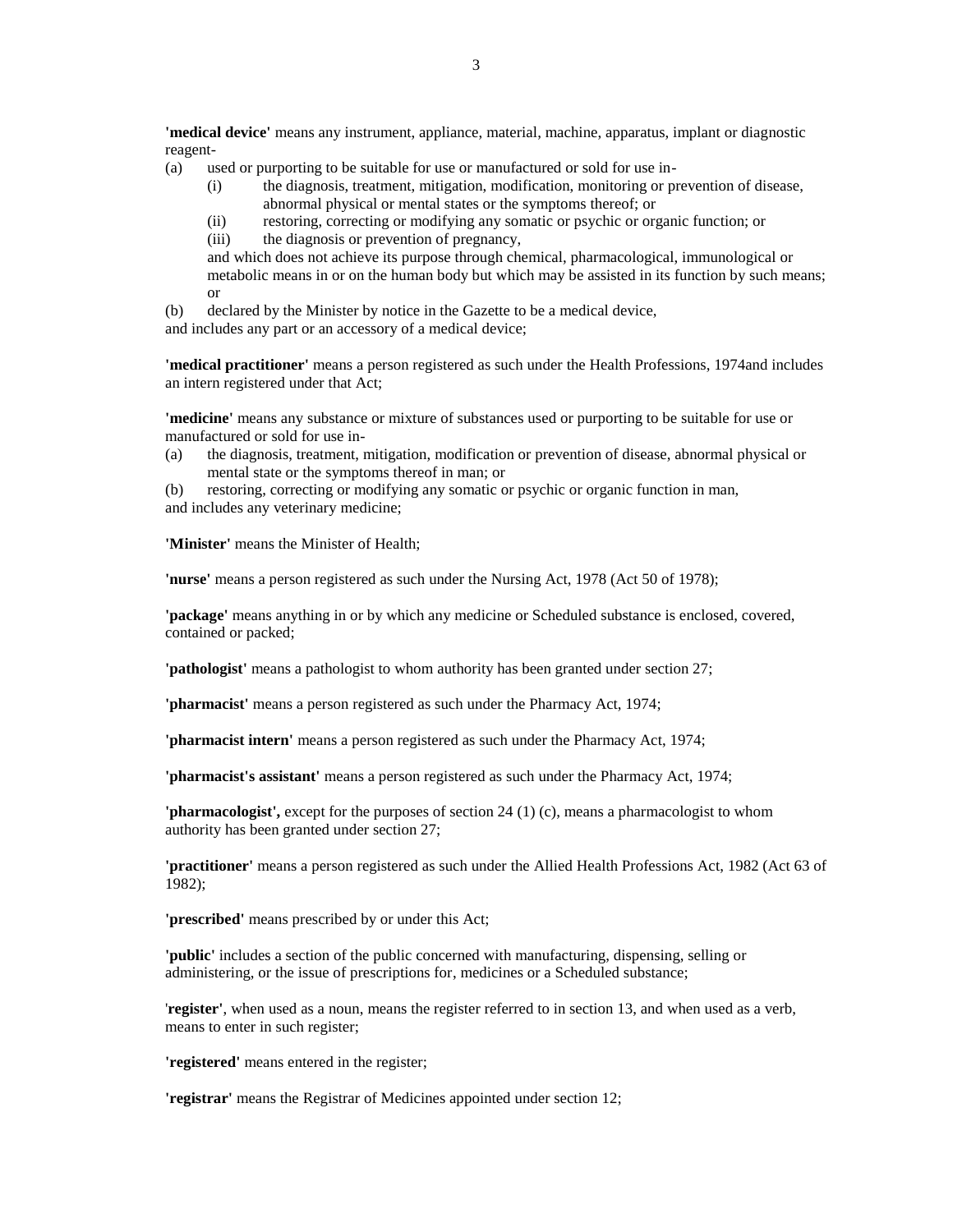**'regulation'** means a regulation made and in force under this Act;

**'Scheduled substance'** means any medicine or other substance prescribed by the Minister under section 22A;

**'sell'** means sell by wholesale or retail and includes import, offer, advertise, keep, expose, transmit, consign, convey or deliver for sale or authorize, direct or allow a sale or prepare or possess for purposes of sale, and barter or exchange or **supply or dispose of to any person whether for a consideration or otherwise**; and 'sale' and 'sold' have corresponding meanings;

**'this Act'** includes any regulation;

**'veterinarian'** means a person registered as such under the Veterinary and Para-Veterinary Professions Act, 1982 (Act 19 of 1982);

**'veterinary medicine'** means any substance or mixture of substances, other than a stock remedy or farm feed to be registered in terms of the Fertilizers, Farm Feeds, Agricultural Remedies and Stock Remedies Act, 1947 (Act 36 of 1947), used or purporting to be suitable for use or manufactured or sold for use in connection with vertebrates, for the treatment, diagnosis, prevention or cure of any disease, infection or other unhealthy condition, or for the maintenance or improvement of health, growth, production or working capacity, or for curing, correcting or modifying any somatic or organic function, or for correcting or modifying behaviour.

- (2) Subject to section 15C, a medicine shall, notwithstanding the fact that its components are identical to those of any other medicine as to physical characteristics, quantity and quality, for the purpose of this Act not be regarded as being the same medicine as that other medicine if registration thereof is not applied for by the holder of the certificate of registration issued in respect of that other medicine.
- (3) In determining whether or not the registration or availability of a medicine is in the public interest, regard shall be had only to the safety, quality and therapeutic efficacy thereof in relation to its effect on the health of man or any animal, as the case may be.
- (4) International tendering for medicines shall be allowed in the prescribed manner and on the prescribed conditions.

#### **2. Establishment, powers and functions of Medicines Control Council**

- (1) There is hereby established a council to be known as the Medicines Control Council, which may exercise the powers and shall perform the functions conferred upon or assigned to the council by this Act.
- (2) The Council may advise the Minister or furnish a report to the Minister on any matter referred to the council by the Minister for consideration and arising from the application of this Act.
- (3) The council shall be a juristic person.

# **3. Constitution of council**

The council shall consist of so many members, but not more than 24, as the Minister may from time to time determine and appoint.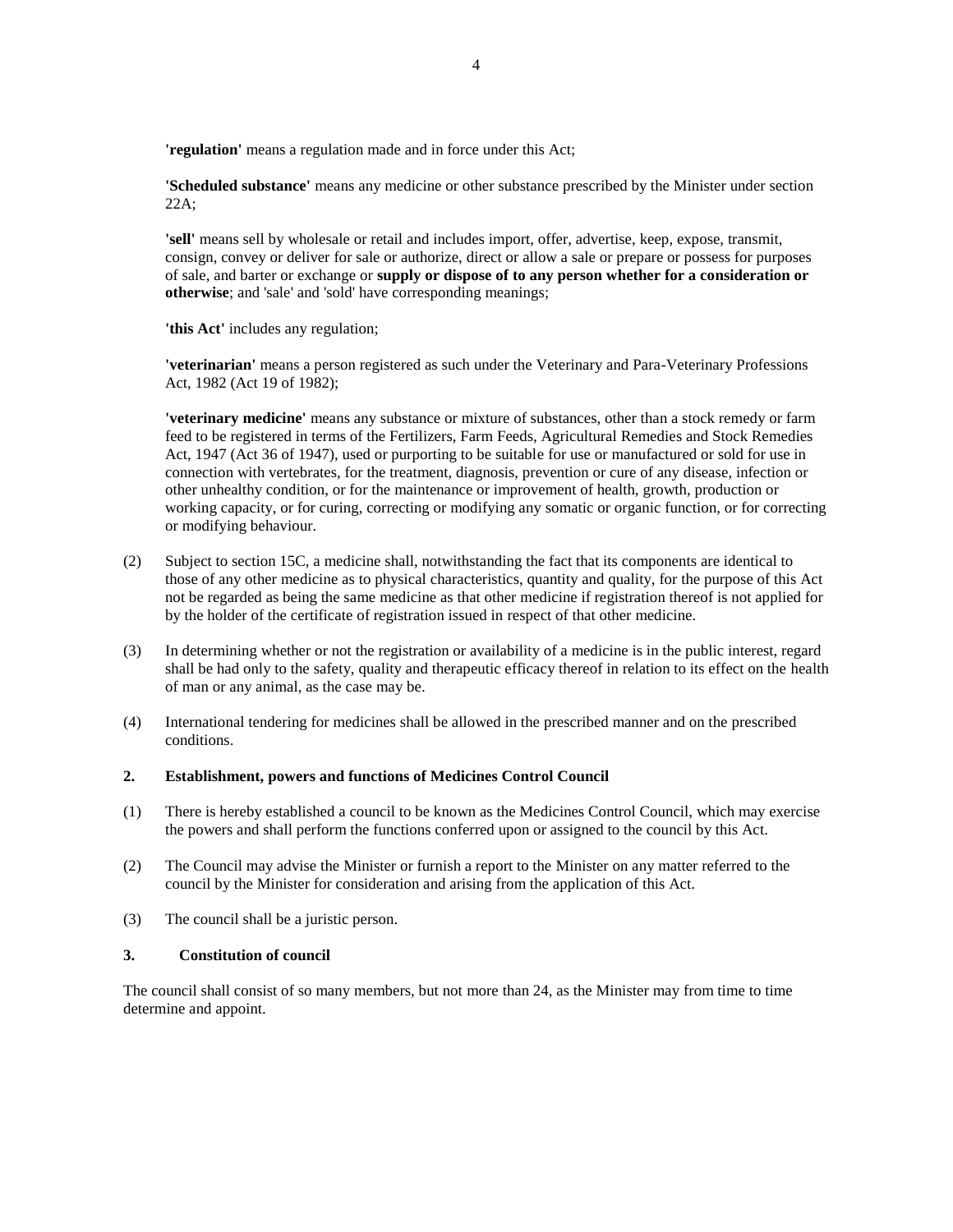## **4. Period of office and remuneration of members of the council**

- (1) A member of the council shall, subject to the provisions of section 6 (3), be appointed for a period of five years but a new council shall be appointed within six months after the date of commencement of the Medicines and Related Substances Control Amendment Act, 1997.
- (2) Any person whose period of office as a member of the council has expired, shall be eligible for reappointment: Provided that no person who has served two periods of five years as a member shall be so eligible.
- (3) The Minister shall give notice in the Gazette of the appointment of any member of the council and the date from which his membership commences and, in the case of a member appointed to fill a casual vacancy on the council, the period for which he is appointed.
- (4) A member of the council (other than a person who is in the full-time employment of the State) shall receive such remuneration and such allowances in respect of his services as a member of the council or of any committee thereof, as the Minister in consultation with the Minister of Finance may determine.

# **5. Chairman and vice-chairman**

- (1) One of the members of the council shall be designated by the Minister as chairman of the council and another member shall be designated by the Minister as vice-chairman to act as chairman during the absence of the chairman.
- (2) The vice-chairman, when acting as chairman as provided in subsection (1), shall have all the powers and discharge all the duties of the chairman.

## **6. Disqualifications, vacation of office, filling of vacancies and declaration of interest**

- (1) No person shall be appointed as a member of the council-
	- (a) who is an unrehabilitated insolvent;
	- (b) who is disqualified under the Veterinary and Para-Veterinary Professions Act, 1982, the Chiropractors, Homeopaths and Allied Health Service Professions Act, 1982, the Health Professions Act, 1974, or the Pharmacy Act, 1974, from carrying on his or her profession, while so disqualified;
	- (c) who is not a South African citizen permanently resident in the Republic; or
	- (d) who is employed in the pharmaceutical industry.
- (2) A member of the council shall vacate his or her office-
	- (a) if he or she is or becomes subject to any disqualification referred to in subsection  $(1)$ ;
	- (b) if he or she becomes mentally ill, as defined in the Mental Health Act, 1973 (Act 18 of 1973);
	- (c) if he or she is convicted of an offence and is sentenced to imprisonment without the option of a fine;
	- (d) if he or she has been absent from more than two consecutive meetings of the council without the council's leave; or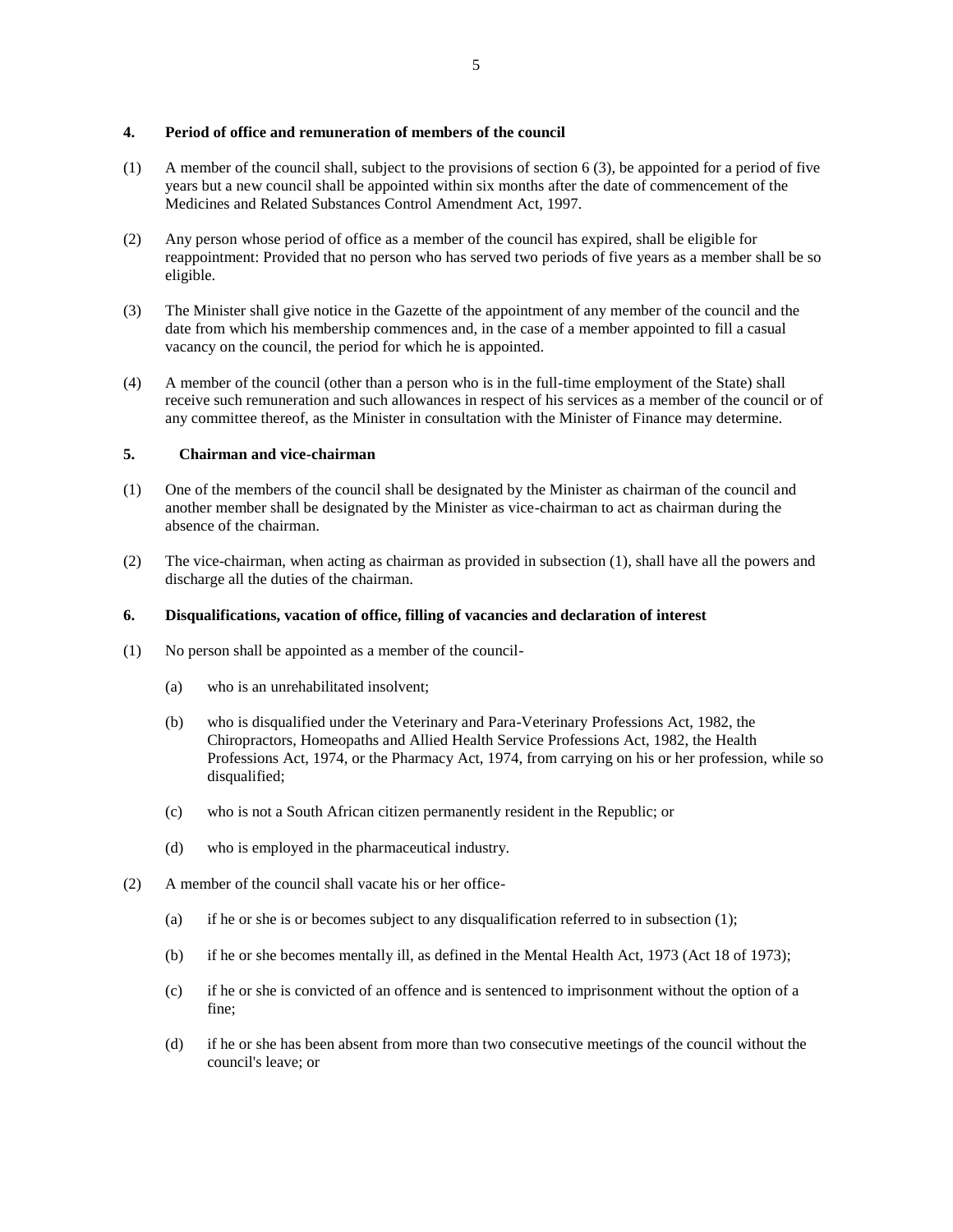- (e) if the Minister is satisfied that the member has violated the internal rules of conduct as determined by the council and published by notice in the Gazette.
- (3) If the office of any member becomes vacant before the expiration of the period for which he or she was appointed, the Minister may appoint another person to hold office for the unexpired portion of the period for which his or her predecessor was appointed.
- (4) A member of the council or of a committee appointed in terms of section 9 shall declare his or her commercial interests related to the pharmaceutical or health care industry, which interests shall include, but shall not be limited to, any consultancy, paid or unpaid, any research grant from which the member directly or indirectly benefits, or any equity holding or any executive or non-executive directorship or any other payment or benefit in kind, and shall recuse himself or herself from any discussion or decisionmaking to which the said interests relate or may relate.

# **7. Meetings of the council**

- (1) The first meeting of the council shall be held at a time and place to be fixed by the Minister, and all subsequent meetings shall, subject to the provisions of sub-section (2), be held at such times and places as may be fixed by the council: Provided that the council shall hold at least one meeting in any period of three months and, if at the close of any meeting the council has not fixed the time and place for its next meeting, such time and place shall be fixed by the chairman.
- (2) The chairman of the council may at any time call a special meeting of the council to be held at such time and place as he may determine, and shall, upon a written request by the Minister or a written request signed by not less than three members of the council, call a special meeting thereof to be held within thirty days after the date of receipt of such request, at such time and place as he may determine.

### **8. Quorum, majority decision and chairman's casting vote**

- (1) A majority of all the members of the council shall form a quorum for any meeting of the council.
- (2) At all meetings of the council the chairman, or in his absence the vice-chairman, or in the absence of both the chairman and the vice-chairman, some other member of the council chosen by the members present, shall preside.
- (3) Save as provided in section thirty-six, the decision of a majority of the members of the council present at any meeting thereof shall constitute a decision of the council, and in the event of an equality of votes in regard to any matter, the person presiding at the meeting in question shall have a casting vote in addition to his deliberative vote.
- (4) No decision or act done under the authority of the council shall be invalid by reason only of an interim vacancy on the council or of the fact that a person who is disqualified from being a member of the council, or with respect to whose appointment the provisions of this Act have not been observed, sat or acted as a member at the time when the decision was taken or the act was performed or authorized, if the decision was taken or the act was performed or authorized by the requisite majority of the members of the council present at the time who were entitled to sit and act as members.

# **9. Appointment of executive committee and other committees**

- (1) The council may appoint-
	- (a) subject to the approval of the Minister, from among its members an executive committee; and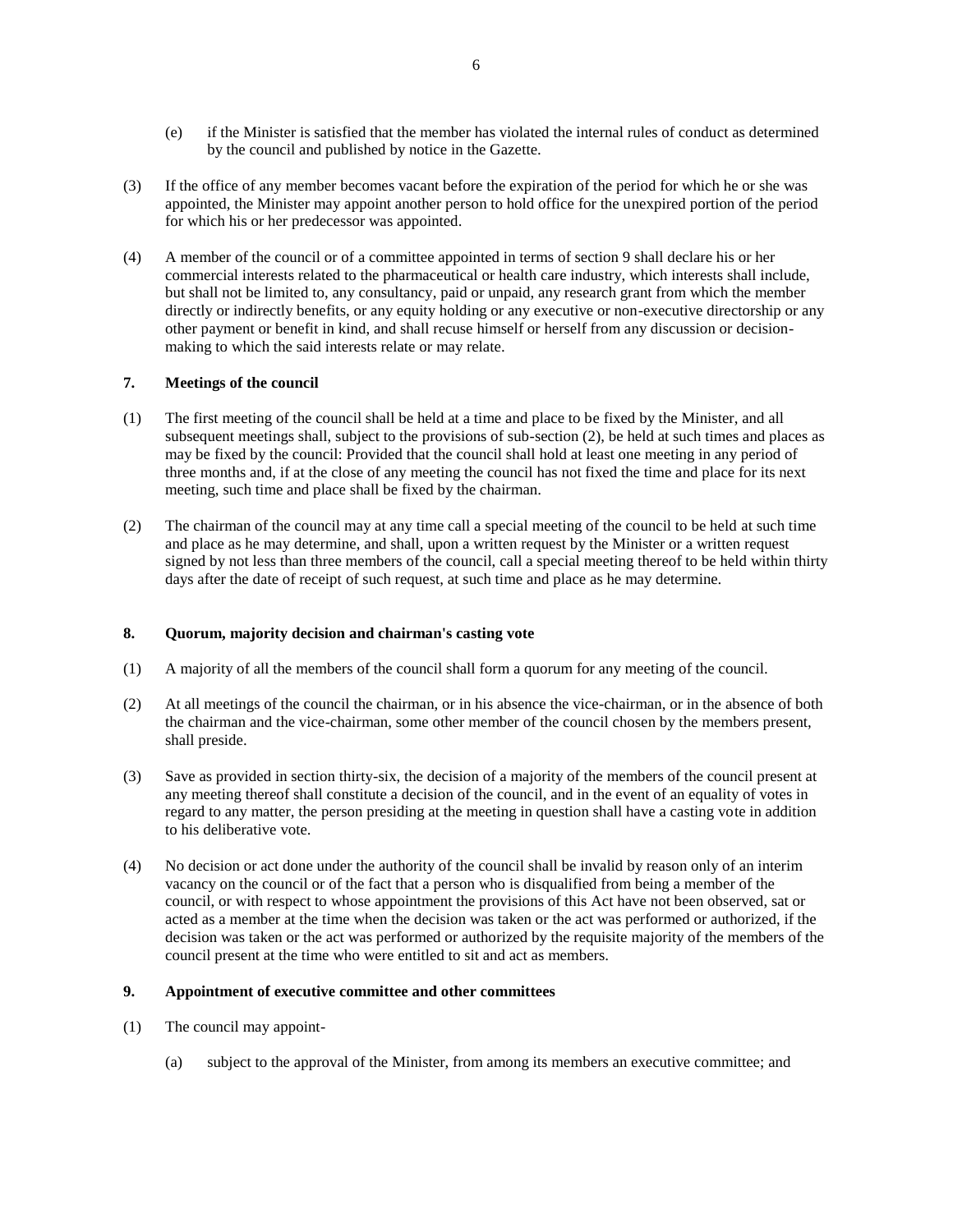- (b) subject to the approval of the Minister, such other committees as it may deem necessary, to investigate and report to it on any matter within the purview of the council in terms of this Act.
- (2) The executive committee may, subject to the directions of the council, exercise all the powers and perform all the functions of the council during periods between meetings of the council, but shall not have the power, save in so far as the council otherwise directs, to set aside or vary any decision of the council, and any action taken or decision made by the executive committee shall be subject to review at the first ensuing meeting of the council.
- (3) The council may appoint such persons, including persons other than members of the council, as it may deem fit, to be members of any committee appointed in terms of paragraph (b) of sub-section (1).
- (4) There shall be payable to a member of a committee of the council (other than a member of the council or a person who is in the full-time employment of the State) such remuneration and such allowances, while he is engaged in the carrying out of his duties as a member of such committee, as the Minister may, in consultation with the Minister of Finance, determine.
- **10. ......**

# **11. ......**

# **12. Appointment of Registrar and Deputy Registrar of Medicines**

- (1) The Minister may, after consultation with the council, appoint a Registrar and one or more Deputy Registrars or revoke such an appointment.
	- (2) The Registrar shall exercise the powers and perform the duties assigned to, or imposed upon, him or her in terms of this Act and such other powers and duties as may from time to time be assigned to or imposed upon him or her by the council, Minister or Director-General.
	- (3) A Deputy Registrar shall assist the Registrar in the exercise of his or her powers and the performance of his or her duties and may, subject to the approval of the Registrar, exercise any power conferred upon the Registrar.

### **13. Medicines register**

The registrar shall keep in the prescribed form a register, to be known as the medicines register, in which he shall register all medicines the registration of which has been approved by the council, and in which he shall enter all such particulars in regard to such medicines and the holder of the certificate of registration in respect of such medicines as are required by this Act to be entered therein.

### **14. Prohibition on the sale of medicines which are subject to registration and are not registered**

- (1) Save as provided in this section or sections 21 and 22A, no person shall sell any medicine which is subject to registration by virtue of a resolution published in terms of subsection (2) unless it is registered.
- (2) (a) The council may from time to time by resolution approved by the Minister, determine that a medicine or class or category of medicines or part of any class or category of medicines mentioned in the resolution shall be subject to registration in terms of this Act.
	- (b) Any such resolution may also relate only to medicines which were available for sale in the Republic immediately prior to the date on which it comes into operation in terms of paragraph (c) or only to medicines which were not then so available.
	- (c) Any such resolution shall be published in the Gazette by the registrar and shall come into operation on the date on which it is so published.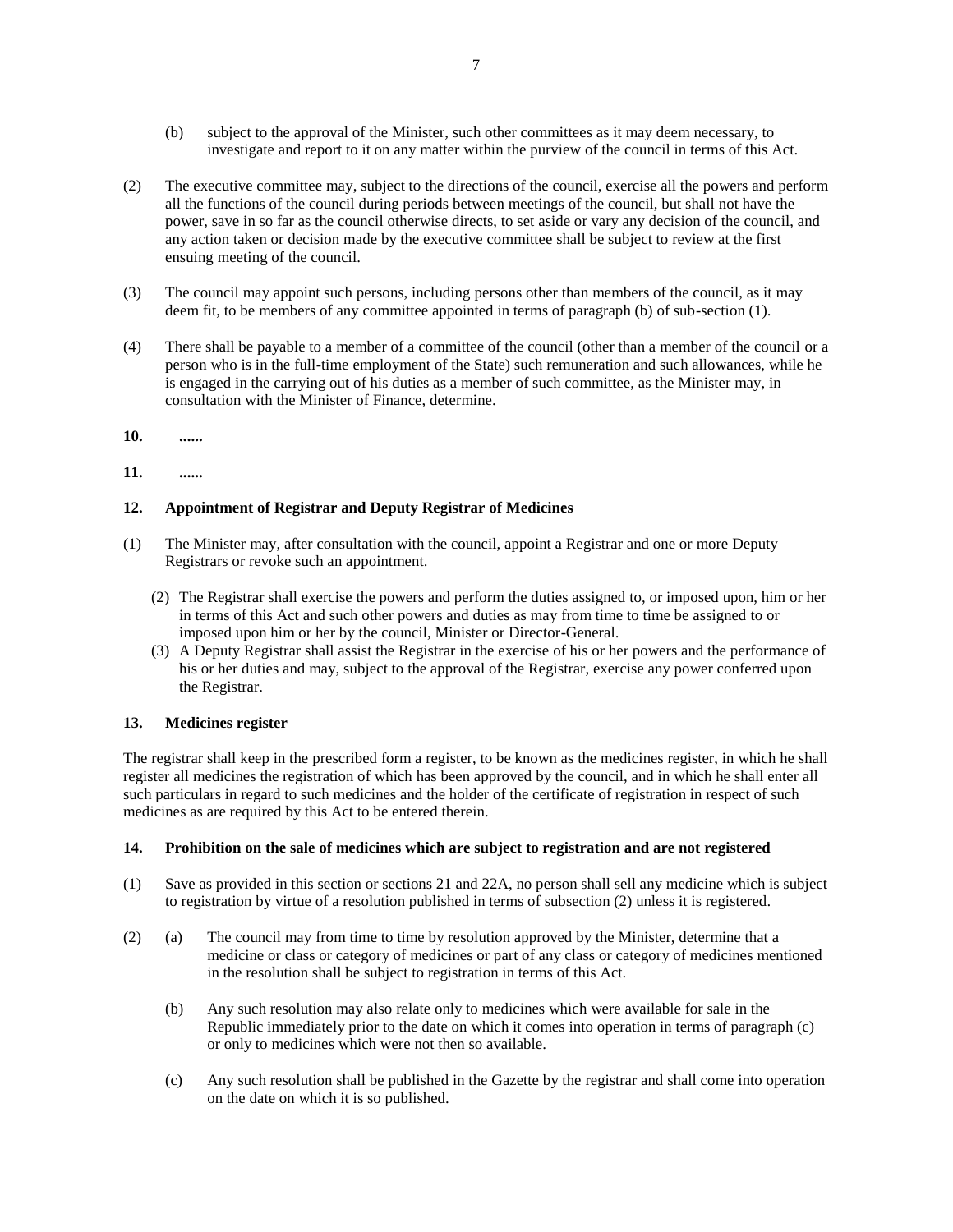- (3) In the case of a medicine which was available for sale in the Republic immediately prior to the date of publication in the Gazette of the resolution by virtue of which it is subject to registration in terms of this Act, the provisions of subsection (1) shall come into operation-
	- (a) if no application for the registration of such medicine is made within the period of six months immediately succeeding that date, on the expiration of that period; or
	- (b) if application for the registration of such medicine is made within the said period, on the date one month after the date on which a notice in respect of such medicine is published in the Gazette in terms of section 15 (10) or section 17 (a).
- (4) The provisions of subsection (1) shall not apply in respect of the sale of any medicine-
	- (a) compounded in the course of carrying on his or her professional activities by a pharmacist, veterinarian or person who is the holder of a license contemplated in section 22C (1) (a), for a particular patient in a quantity not greater than the quantity required for treatment as determined by the medical practitioner, pharmacist, practitioner or veterinarian; or
	- (b) compounded by a pharmacist in a quantity not greater than that prescribed by regulation for sale in the retail trade, subject to the conditions likewise prescribed or in a quantity for a particular person or animal as prescribed by a medical practitioner or a dentist or a veterinarian or a practitioner or a nurse or other person registered under the Health Professions Act, 1974, and referred to in section 22A, as the case may be,

if such medicine does not contain any component the sale of which is prohibited by this Act or any component in respect of which an application for registration has been rejected, and is not or has not been advertised: Provided that the active components of such medicine appear in another medicine which has been registered under this Act.

### **15. Registration of medicines**

- (1) Every application for the registration of a medicine shall be submitted to the registrar in the prescribed form and shall be accompanied by the prescribed particulars and samples of the relevant medicine and by the prescribed registration fee.
- (2) The registrar
	- (a) as soon as possible after receipt by him or her of any such application submit the application together with any particulars and samples which accompanied the application to the council for consideration and shall simultaneously inform the applicant in writing that the application has been so submitted;
	- (b) ensure that such an application in respect of medicine which appears on the latest Essential Drug List or medicine which does not appear thereon but which, in the opinion of the Minister, is essential for national health is subject to such procedures as may be prescribed in order to expedite the registration.
- (3) (a) If after consideration of any such application and after any investigation or enquiry which it may consider necessary the council is satisfied that the medicine in question is suitable for the purpose for which it is intended and complies with the prescribed requirements and that registration of that medicine is in the public interest, it shall approve of the registration thereof.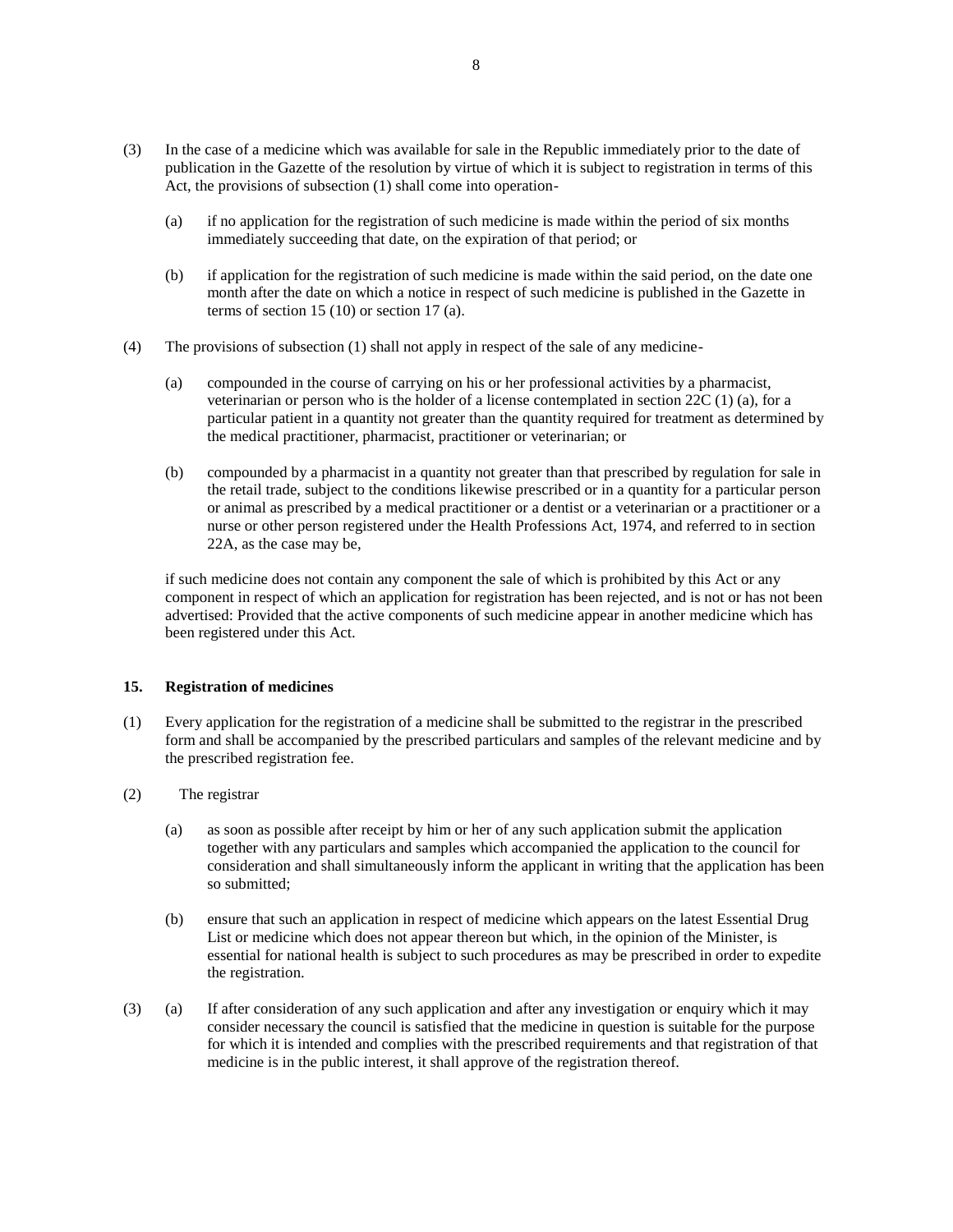- (b) If the council is not so satisfied it shall cause the applicant to be notified in writing of the reasons why it is not so satisfied and cause the applicant to be informed that he or she may within a period of one month after the date of the notification furnish the registrar with his or her comments on the council's reasons for not being so satisfied.
- (c) If no such comments are submitted by the applicant within the said period, or if after consideration of any comments so submitted the council is still not satisfied as aforesaid, it shall reject the application.
- (4) When the council has approved of the registration of any medicine the registrar shall register that medicine and shall enter in the register such particulars in regard to the medicine as are required by this Act to be so entered and shall issue to the applicant a certificate of registration in the prescribed form in respect of that medicine.
- (5) Every medicine shall be registered under such name as the council may approve.
- (6) The registrar shall allocate to every medicine registered under this Act a registration number which shall be recorded in the register opposite the name of such medicine and which shall be stated in the certificate of registration issued in respect of such medicine.
- (7) Any registration under this section, including the registration of medicines already registered, shall be valid for a period of five years and may be made subject to such conditions as may with regard to the succeeding provisions of this section be determined by the council.
- (8) No condition shall be imposed under subsection (7) whereby the sale of the medicine in question by any person other than a pharmacist is prohibited or until after the applicant has in writing been notified by the registrar that the imposition of such condition is contemplated and invited to submit written representations to the council in regard to the matter.
- (9) If no such representations are lodged with the registrar by the applicant concerned within a period of one month after the receipt by him or her of any notification referred to in subsection (8), or if after consideration of any such representations the council is still of the opinion that the condition in question should be imposed, the council shall direct the registrar to register the medicine concerned subject to the said condition.
- (10) Notice of the rejection of an application under this section in respect of a medicine referred to in subsection (3) of section 14 shall be given in the Gazette by the registrar-
	- (a) if no appeal is lodged against the rejection within the period referred to in section 24, as soon as possible after the expiration of that period; or
	- (b) if any appeal so lodged is dismissed, as soon as possible after the decision dismissing the appeal has been given.
- (11) The registrar shall as soon as possible after the date of expiry of the appropriate period referred to in section 14(3) publish in the Gazette the prescribed particulars in respect of all applications for registration received by him or her prior to such date.
- (12) For the purposes of this section, 'Essential Drug List' means the list of essential drugs included in the latest edition of the official publication relating to guidelines for standard treatment which is compiled by the Department of Health.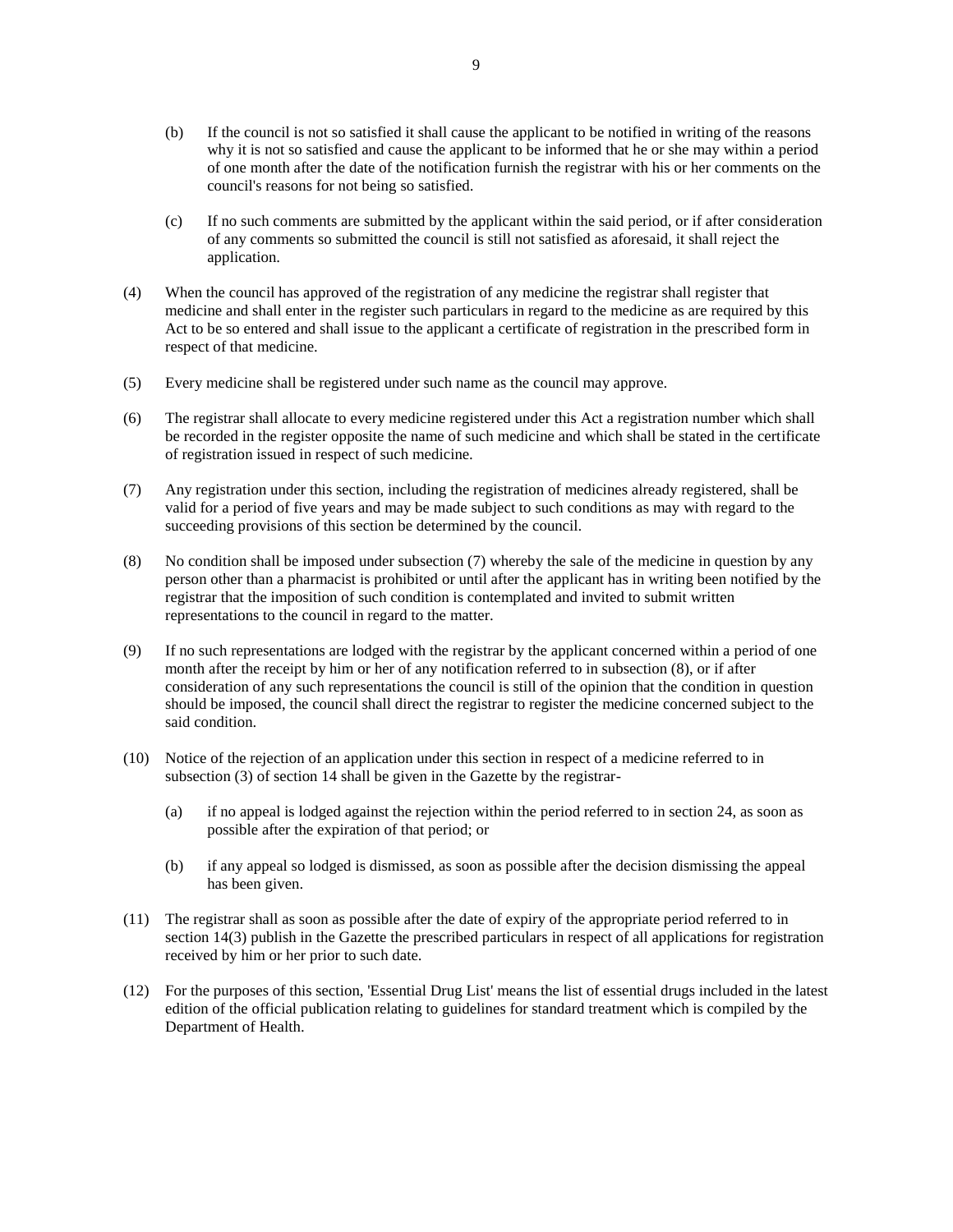### **15A Amendment of entries in register**

- (1) The entry made in the register with respect to any medicine may on application by the holder of the certificate of registration issued in respect of such medicine be amended by the registrar with the approval of the council.
- (2) Application for the amendment of an entry in the register shall be made to the registrar on the prescribed form and shall be accompanied by the prescribed application fees.
- (3) The registrar shall as soon as possible after the receipt of any such application submit the application to the council for consideration.
- (4) If the council grants its approval in respect of any application submitted to it in terms of subsection (3) the registrar shall make the required amendments in the register and, if necessary, cancel the existing certificate of registration in respect of such medicine and issue a new certificate of registration on the prescribed form to the applicant in respect of such medicine.

### **15B Transfer of certificates of registration**

- (1) A certificate of registration may with the approval of the council be transferred by the holder thereof to any other person.
- (2) Application for approval of the transfer of a certificate of registration shall be made to the registrar on the prescribed form and shall be accompanied by the certificate of registration in question and the prescribed application fees.
- (3) The registrar shall as soon as practicable after the receipt of any such application submit the application to the council for consideration.
- (4) If the council grants any application submitted to it in terms of subsection (3) the registrar shall make the necessary entries in the register relating to the person to whom the certificate of registration is transferred, cancel the existing certificate of registration and issue a new certificate of registration on the prescribed form to such person in respect of the relevant medicine.

### **15C - Measures to ensure supply of more affordable medicines**

The Minister may prescribe conditions for the supply of more affordable medicines in certain circumstances so as to protect the health of the public, and in particular may-

- (a) notwithstanding anything to the contrary contained in the Patents Act, 1978 (Act 57 of 1978), determine that the rights with regard to any medicine under a patent granted in the Republic shall not extend to acts in respect of such medicine which has been put onto the market by the owner of the medicine, or with his or her consent;
- (b) prescribe the conditions on which any medicine which is identical in composition, meets the same quality standard and is intended to have the same proprietary name as that of another medicine already registered in the Republic, but which is imported by a person other than the person who is the holder of the registration certificate of the medicine already registered and which originates from any site of manufacture of the original manufacturer as approved by the council in the prescribed manner, may be imported;
- (c) prescribe the registration procedure for, as well as the use of, the medicine referred to in paragraph (b).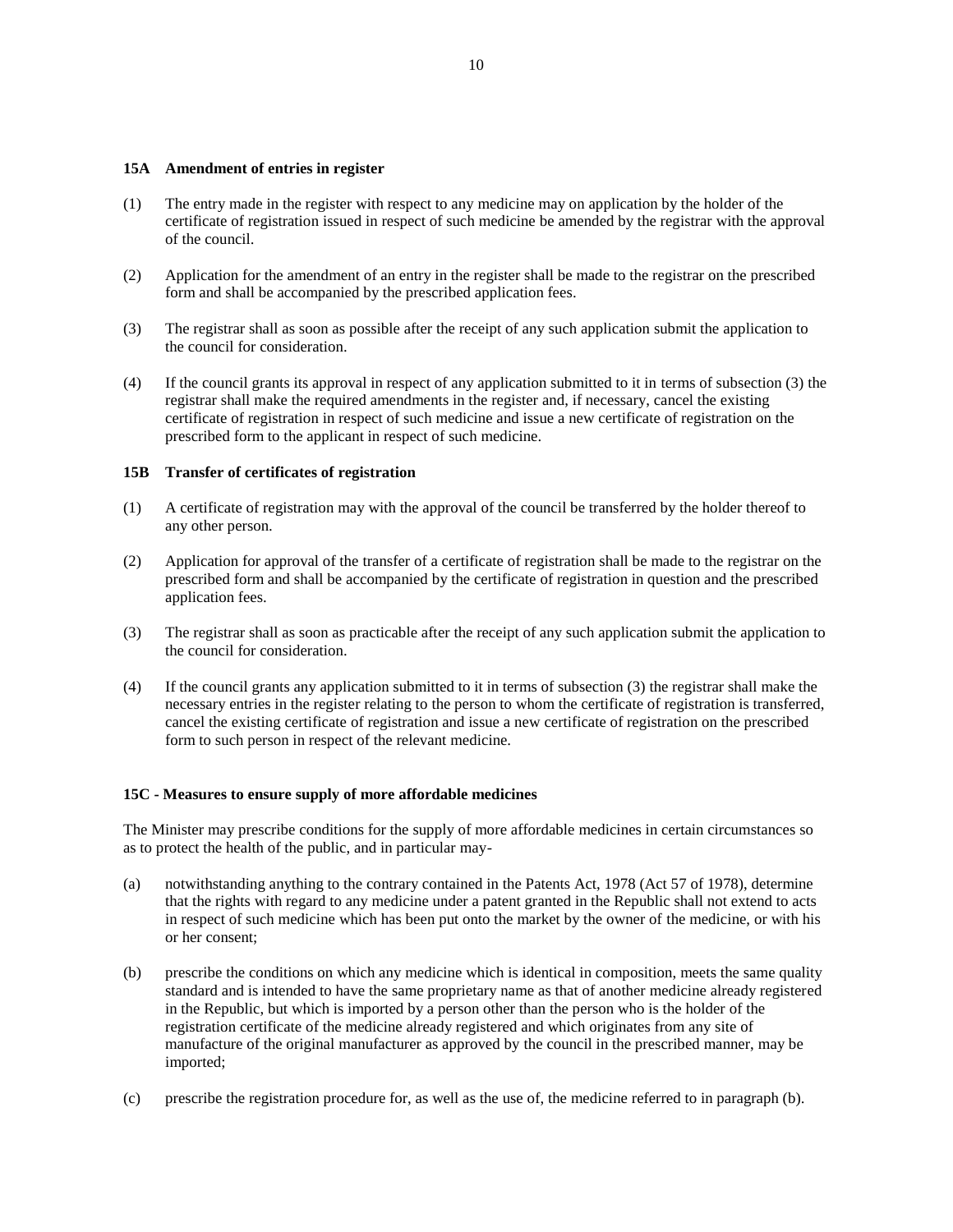### **16. Cancellation of registration**

#### (1) If the council-

- (a) is of the opinion that any person has failed to comply with any condition subject to which any medicine has been registered; or
- (b) is of the opinion that any medicine does not comply with any prescribed requirement; or
- (c) is of the opinion that it is not in the public interest that any medicine shall be available to the public,

the council shall cause notice in writing to be given accordingly by the registrar to the holder of the certificate of registration issued in respect of that medicine.

- (2) Any such notice shall specify the grounds on which the council's opinion is based, and shall indicate that the person to whom it is directed may within one month after receipt thereof submit to the registrar any comments he may wish to put forward in connection with the matter.
- (3) If no such comments are so submitted, or if after consideration of any comments so submitted the council is of the opinion that the registration of the medicine in question should be cancelled, the council may direct the registrar to cancel the registration thereof.
- (4) If the person who is the holder of the certificate of registration issued in respect of any medicine fails to pay the prescribed annual fee in respect of the retention of the registration of that medicine before or on the prescribed date or such later date as the registrar may with the approval of the council determine on application by that person, the registrar shall cancel the registration of that medicine.

### **17. Notification of registration or cancellation of registration in Gazette**

The registrar shall give notice in the Gazette of the registration or cancellation of the registration of any medicine in terms of this Act, and shall in such notice specify-

- (a) in the case of a registration of any medicine, the name under which such medicine is registered, the active components of such medicine, the name of the person who applied for the registration of such medicine, the number allocated to it in terms of section 15 and the conditions (if any) subject to which it is registered;
- (b) in the case of a cancellation of the registration of any medicine, the name under which such medicine was registered, the name of the holder of the certificate of registration issued in respect of such medicine and the number which was allocated to it in terms of section 15.

### **18. Labels and advertisements**

- (1) No person shall sell any medicine or Scheduled substance unless the immediate container or the package in which that medicine or Scheduled substance is sold bears a label stating the prescribed particulars.
- (2) No person shall advertise any medicine or Scheduled substance for sale unless such advertisement complies with the prescribed requirements.
- (3) The label referred to in subsection (1) shall be approved by the council.
- (4) The council may authorise a deviation from the prescribed format and contents of any label.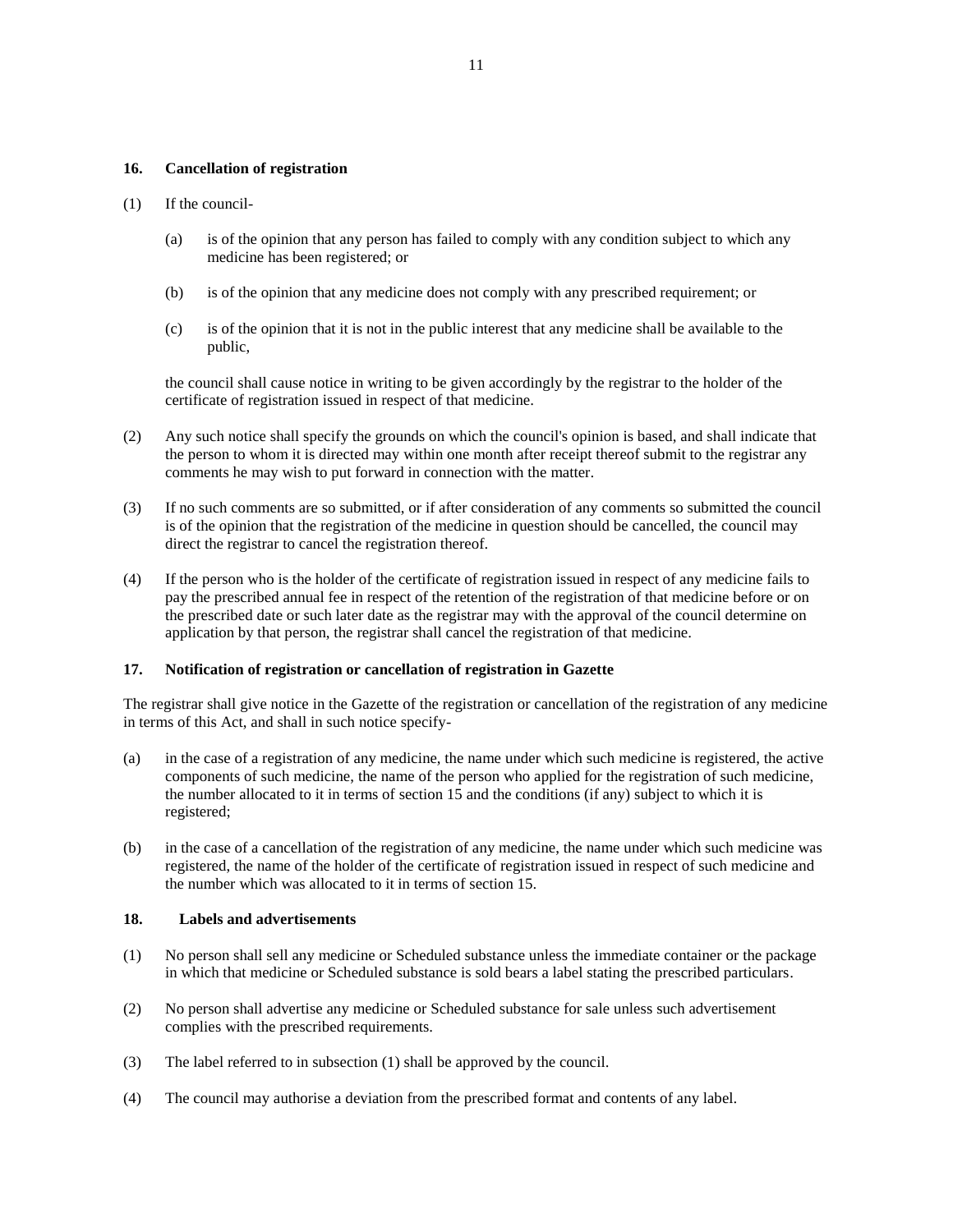# **18A. Bonusing**

No person shall supply any medicine according to a bonus system, rebate system or any other incentive scheme.

### **18B. Sampling of medicines**

- (1) No person shall sample any medicine.
- (2) For the purposes of this section 'sample' means the free supply of medicines by a manufacturer or wholesaler or its agent to a pharmacist, medical practitioner, dentist, veterinarian, practitioner, nurse or other person registered under the Health Professions Act, 1974, but does not include the free supply of medicines for the purposes of clinical trials, donations of medicines to the State, tendering to the State and quality control by inspectors.
- (3) The use of medicines or Scheduled substances for exhibition purposes shall be as prescribed.

#### **18C. Marketing of medicines**

The Minister shall, after consultation with the pharmaceutical industry and other stakeholders, make regulations relating to the marketing of medicines, and such regulations shall also provide for an enforceable Code of Practice.

# **19. Prohibition on sale of medicines which do not comply with prescribed requirements and furnishing of information regarding medicines to the council**

- (1) No person shall sell any medicine unless it complies with the prescribed requirements.
- (2) The council may by notice in writing require any person who manufactures or sells or administers or prescribes any medicine or on whose direction any medicine is administered to furnish it, within a period stipulated in such notice, with any information which such person has in his possession or which such person is in a position to obtain regarding such medicine.
- (3) The council may, if so requested by any person to whom a notice under subsection (2) is addressed, extend the period stipulated in such notice.

### **20. Publication or distribution of false advertisements concerning medicines**

- (1) No person shall-
	- (a) publish or distribute or in any other manner whatsoever bring to the notice of the public or cause or permit to be published or distributed or to be so brought to the notice of the public any false or misleading advertisement concerning any medicine; or
	- (b) in any advertisement make any claim to the effect that the therapeutic efficacy and effect of any medicine is other than that stated by the council in terms of sub-paragraph (ii) of paragraph (a) of section twenty-two or state or suggest that any medicine should be used for a purpose or under circumstances or in a manner other than that stated by the council in terms of sub-paragraph (iii) or paragraph (a) of that section.
- (2) It shall be a sufficient defence in any prosecution for an offence under paragraph (a) of sub-section (1) if it is proved to the satisfaction of the court that the accused, not being a person selling the medicine to which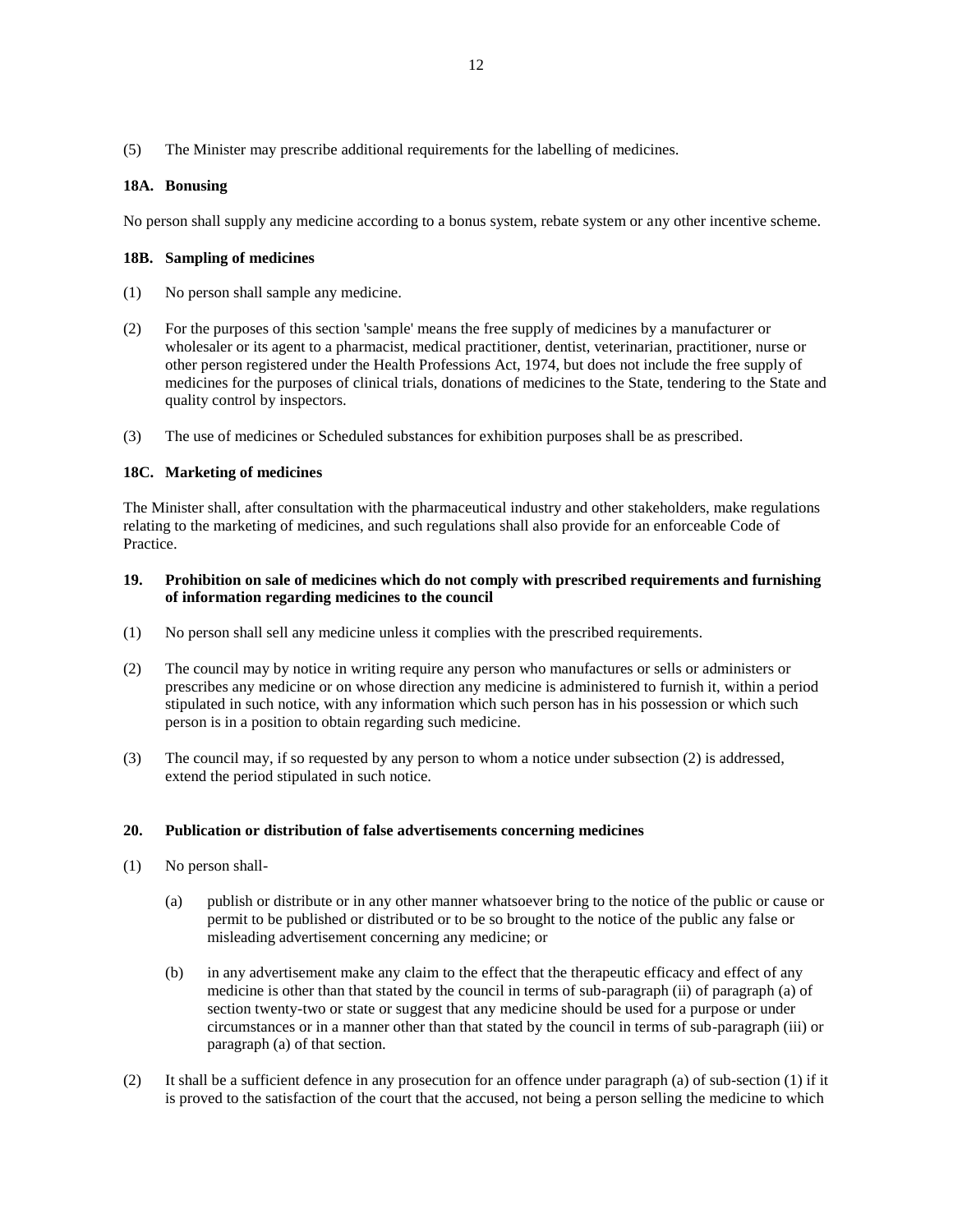the false or misleading advertisement which is the subject of the prosecution relates, did not know, and could not reasonably be expected to have known, that the advertisement was in any respect false or misleading, unless it is proved that the accused failed on demand by the registrar or an inspector or a member of the South African Police to furnish the name and address of the person at whose instance the advertisement was published, distributed or so brought to the notice of the public.

# **21. Council may authorize sale of unregistered medicine for certain purposes**

- (1) The council may in writing authorize any person to sell during a specified period to any specified person or institution a specified quantity of any particular medicine which is not registered.
- (2) Any medicine sold in pursuance of any authority granted under sub-section (1) may be used for such purposes and in such manner and during such period as the council may in writing determine.
- (3) The council may at any time by notice in writing withdraw any authority granted in terms of sub-section (1) if effect is not given to any determination made in terms of sub-section (2).

# **22. Director-General to cause certain information to be furnished**

- (1) The Director-General shall after consultation with the council, cause, in such manner as the Director-General considers most suitable-
	- (a) as soon as practicable after any medicine, other than a veterinary medicine, has been registered, medical practitioners, dentists, pharmacists and the person who applied for the registration of such medicine to be informed-
		- (i) of the name and number under which such medicine is registered and the conditions, if any, subject to which such medicine is registered;
		- (ii) of the therapeutic efficacy and effect of such medicine;
		- (iii) of the purpose for which, the circumstances under which and the manner in which such medicine should be used; and
		- (iv) regarding any other matter concerning such medicine which, in the opinion of the council, may be of value to them;
	- (b) as soon as practicable after the registration of any medicine, other than a veterinary medicine, has been cancelled in terms of section 16, medical practitioners, dentists, pharmacists and the holder of the certificate of registration issued in respect of such medicine to be informed of the cancellation of such registration.
- (2) The provisions of subsection (1) shall apply mutatis mutandis in respect of any veterinary medicine, and for the purposes of such application the reference in that subsection to medical practitioners and dentists shall be deemed to be a reference to veterinarians.

# **22A Control of medicines and Scheduled substances**

- (1) Subject to this section, no person shall sell, have in his or her possession or manufacture any medicine or Scheduled substance, except in accordance with the prescribed conditions.
- (2) The Minister may, on the recommendation of the council, prescribe the Scheduled substances referred to in this section.
- (3) Any Schedule 0 substance may be sold in an open shop.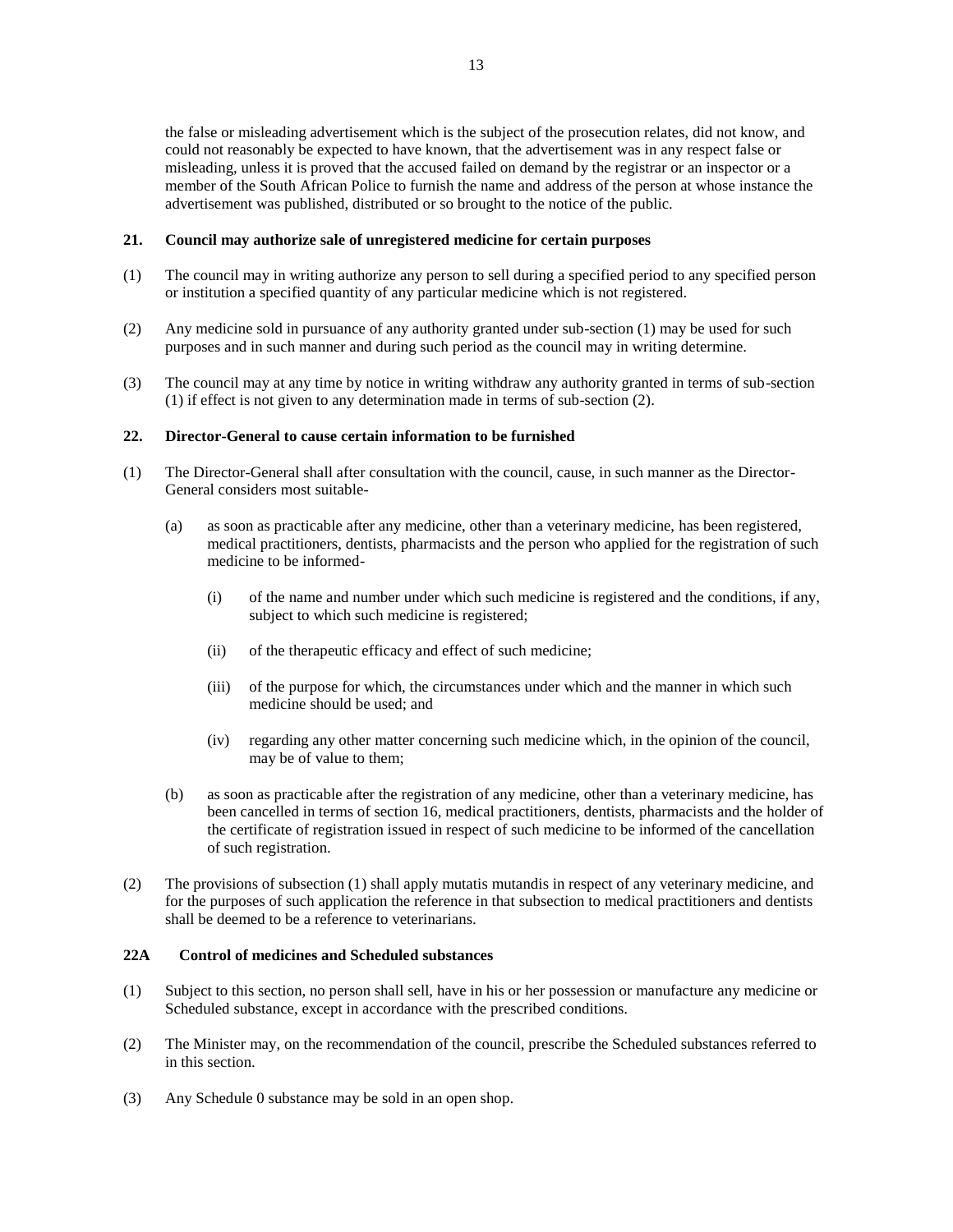- (4) Any Schedule 1 substance shall not be sold-
	- (a) by any person other than-
		- (i) a pharmacist, or a pharmacist intern or pharmacist's assistant acting under the personal supervision of a pharmacist;
		- (ii) a manufacturer of or wholesale dealer in pharmaceutical products for sale to any person who may lawfully possess such substance;
		- (iii) a medical practitioner or dentist, who may-
			- (aa) prescribe such substance;
			- (bb) compound and dispense such substance only if he or she is the holder of a licence as contemplated in section 22C (1) (a);
		- (iv) a veterinarian who may prescribe, compound or dispense such substance;
		- (v) a practitioner, nurse or a person registered under the Health Professions Act, 1974, other than a medical practitioner or dentist, who may-
			- (aa) prescribe only the Scheduled substances identified in the Schedule for that purpose;
			- (bb) compound and dispense the Scheduled substances referred to in item (aa) only if he or she is the holder of a licence contemplated in section 22C (1) (a);
	- (b) to any person apparently under the age of 14 years except upon a prescription issued by an authorised prescriber and dispensed by a pharmacist, pharmacist intern or pharmacist's assistant or by a veterinarian or a person who is the holder of a licence as contemplated in section 22C (1) (a), or on a written order disclosing the purpose for which such substance is to be used and bears a signature known to the seller as the signature of a person known to such seller and who is apparently over the age of 14 years;
	- (c) unless the seller, other than a manufacturer or wholesale dealer in pharmaceutical products, enters in a prescription book required to be kept in the prescribed manner, the prescribed particulars of such sale.
- (5) Any Schedule 2, Schedule 3, Schedule 4, Schedule 5 or Schedule 6 substance shall not be sold by any person other than-
	- (a) a pharmacist, pharmacist intern or a pharmacist's assistant acting under the personal supervision of a pharmacist, who may sell only Schedule 2 substances without a prescription;
	- (b) a pharmacist or a pharmacist intern or pharmacist's assistant acting under the personal supervision of a pharmacist, upon a written prescription issued by an authorised prescriber or on the verbal instructions of an authorised prescriber who is known to such pharmacist;
	- (c) a manufacturer of or wholesale dealer in pharmaceutical products for sale to any person who may lawfully possess such substance;
	- (d) a medical practitioner or dentist, who may-
		- (i) prescribe such substance;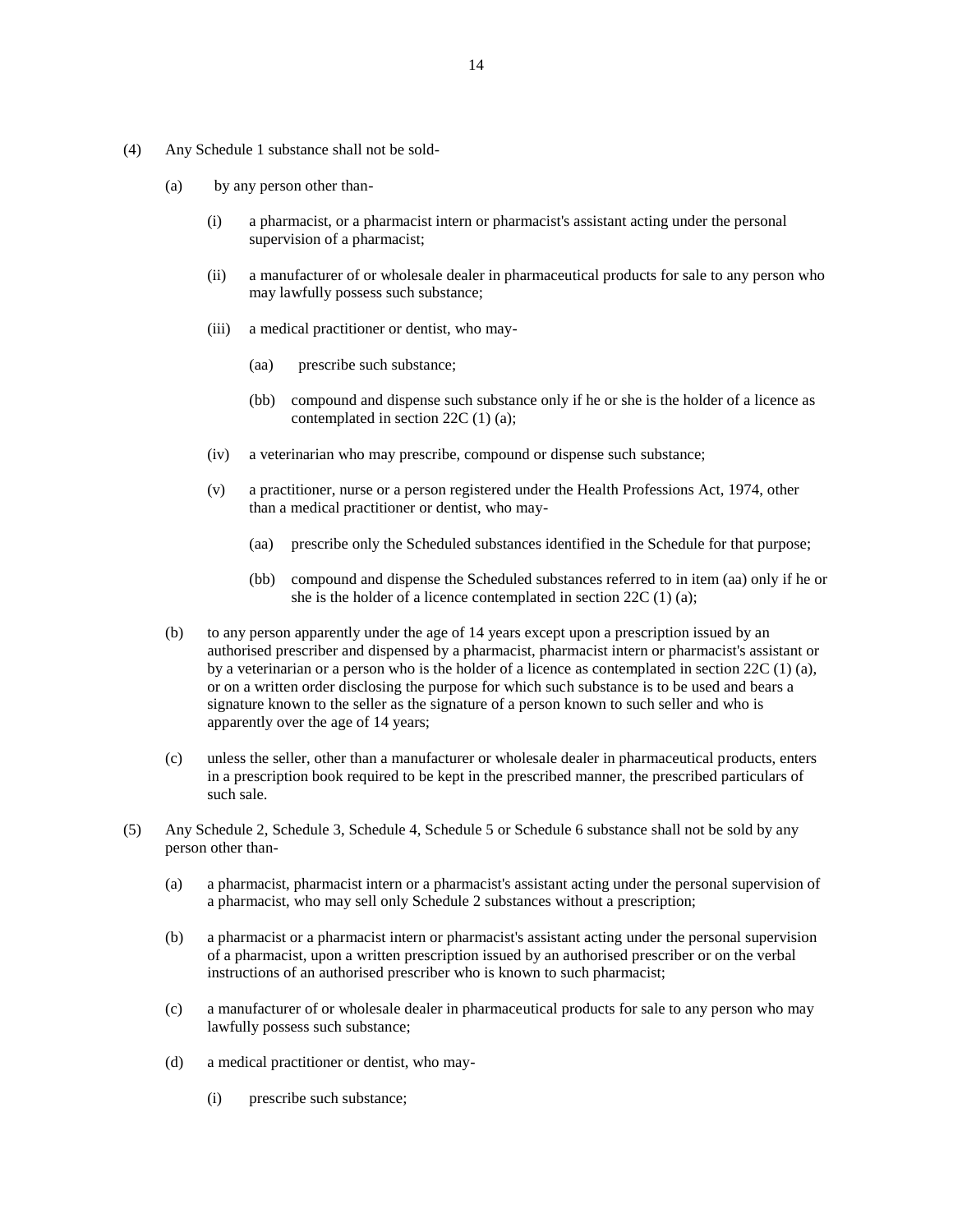- (ii) compound or dispense such substance only if he or she is the holder of a licence as contemplated in section 22C (1) (a);
- (e) a veterinarian who may prescribe, compound or dispense such substance;
- (f) a practitioner, a nurse or a person registered under the Health Professions Act, 1974, other than a medical practitioner or dentist, who may-
	- (i) prescribe only the Scheduled substances identified in the Schedule for that purpose;
	- (ii) compound and dispense the Scheduled substances referred to in subparagraph (i) only if he or she is the holder of a licence contemplated in section 22C (1) (a):
- (6) Any sale under subsection (5) shall only take place on condition that-
	- (a) all the prescribed particulars of every sale shall be recorded in the prescribed manner in a prescription book or other permanent record required to be kept in the prescribed manner;
	- (b) the authorised prescriber who has given verbal instructions to a pharmacist to dispense a prescription shall within seven days after giving such instructions furnish such pharmacist with a prescription confirming such instructions;
	- (c) in the case of verbal instructions the treatment period shall not exceed seven days;
	- (d) if a prescription is not presented for dispensing within 30 days of issue it shall not be dispensed;
	- (e) in the case of a Schedule 2 substance, such substance may not be supplied to any person apparently under the age of 14 years except upon a prescription issued by an authorised prescriber and dispensed by a pharmacist, pharmacist intern or pharmacist's assistant or by a veterinarian or a person who is the holder of a licence as contemplated in section 22C (1) (a), or on a written order disclosing the purpose for which such substance is to be used and bears a signature known to the seller as the signature of a person known to such seller and who is apparently over the age of 14 years;
	- (f) in the case of a Schedule 2, Schedule 3 or Schedule 4 substance, such sale may be repeated if the person who issued the prescription has indicated thereon the number of times it may be dispensed, but not for longer than six months;
	- (g) in the case of a Schedule 5 substance, such sale shall not be repeated for longer than six months, and then only if the authorised prescriber has indicated on the prescription the number of times and the intervals at which it may be dispensed;
	- (h) where a Schedule 5 substance is used for-
		- (i) its anxiolytic, antidepressant or tranquillising properties it shall not be prescribed for longer than six months unless the authorised prescriber has consulted a registered psychiatrist, or, in the case of a psychiatrist, another psychiatrist before issuing a new prescription;
		- (ii) its analgesic properties it shall not be prescribed for longer than six months unless the authorised prescriber has consulted another medical practitioner, before issuing a new prescription;
	- (i) in the case of a Schedule 6 substance, it shall not be repeated without a new prescription being issued;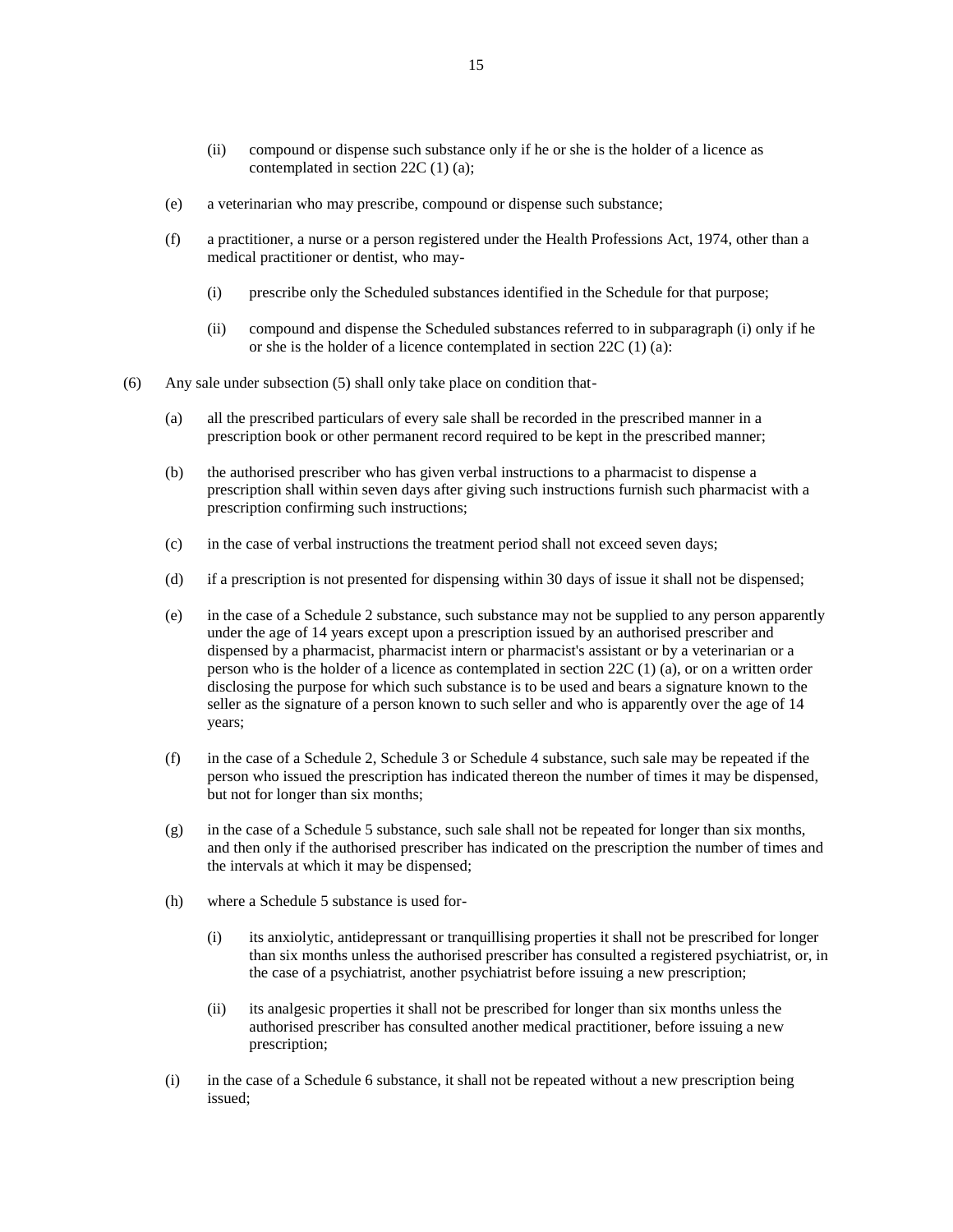- (j) in an emergency in which the health or life of a patient is at stake, a pharmacist engaged in wholesale practice may, on receipt of a telephonic or telefaxed or other electronic request, supply a Schedule 6 substance to a pharmacist, medical practitioner, dentist, veterinarian, practitioner, nurse or other person registered under the Health Professions Act, 1974, without a written order: Provided that-
	- (i) it shall be the responsibility of such pharmacist, medical practitioner, dentist, veterinarian, practitioner, nurse or other person to ensure that such pharmacist receives a written order within seven days.
	- (ii) the Schedule 6 substance shall be supplied in the smallest unit sales pack available;
	- (iii) a permanent record is made and kept of such supply.
- (k) in an emergency a pharmacist may sell any Schedule 5 or Schedule 6 substance in a quantity not greater than that required for continuous use for a period of 48 hours, on the verbal instructions of a medical practitioner, dentist, veterinarian, practitioner, nurse or other person registered under the Health Professions Act, 1974, who is known to such pharmacist, but the prescriber who has given such verbal instructions shall within 72 hours after giving such instructions furnish to such pharmacist a written prescription confirming the instructions;
- (l) in an emergency a pharmacist may sell a Schedule 2, Schedule 3 or Schedule 4 substance on a nonrecurring basis for a period not exceeding 30 days in accordance with the original prescription in order to ensure that therapy is not disrupted if he or she is satisfied that an authorised prescriber initiated the therapy, with the intention that the therapy be continued, and that the particulars of such sale are recorded in a prescription book or other prescribed permanent record;
- (m) a pharmacist may sell a greater or a lesser quantity of a Schedule 1, Schedule 2, Schedule 3 or Schedule 4 substance than the quantity prescribed or ordered, according to the therapeutic pack in the original container of such substance as supplied to him or her, but the quantity so sold shall not exceed or be less than, 25 per cent of the quantity specified in the prescription or order in question;
- (n) any seller referred to in this subsection shall retain the prescription or order concerned for a period of not less than five years as from the date of such sale;
- (o) a Schedule 6 substance may only be sold if the course of treatment does not exceed 30 consecutive days;
- (p) the sale of a specified Schedule 5 or Schedule 6 substance by a manufacturer of or wholesale dealer in pharmaceutical products shall be recorded in a register which shall be kept in the prescribed manner, and shall be balanced so as to show clearly the quantity of every specified Schedule 5 or Schedule 6 substance remaining in stock as on the last day of March, June, September and December of each year, and such balancing shall be completed within the 14 days following each of the said dates;
- (q) a pharmacist shall endorse on the prescription the date of sale and the quantity of the substance sold, and when it is repeated, the date of sale and the quantity of the said substance sold, and the last seller shall retain the prescription for a period of not less than five years as from the date of the last sale;
- (r) any Schedule 1, Schedule 2, Schedule 3 or Schedule 4 substance for the treatment of any animal may be supplied by any person practising a para-veterinary profession within the meaning of the Veterinary and Para-Veterinary Professions Act, 1982 (Act 19 of 1982), upon a written prescription issued by a veterinarian or on the verbal instructions of a veterinarian.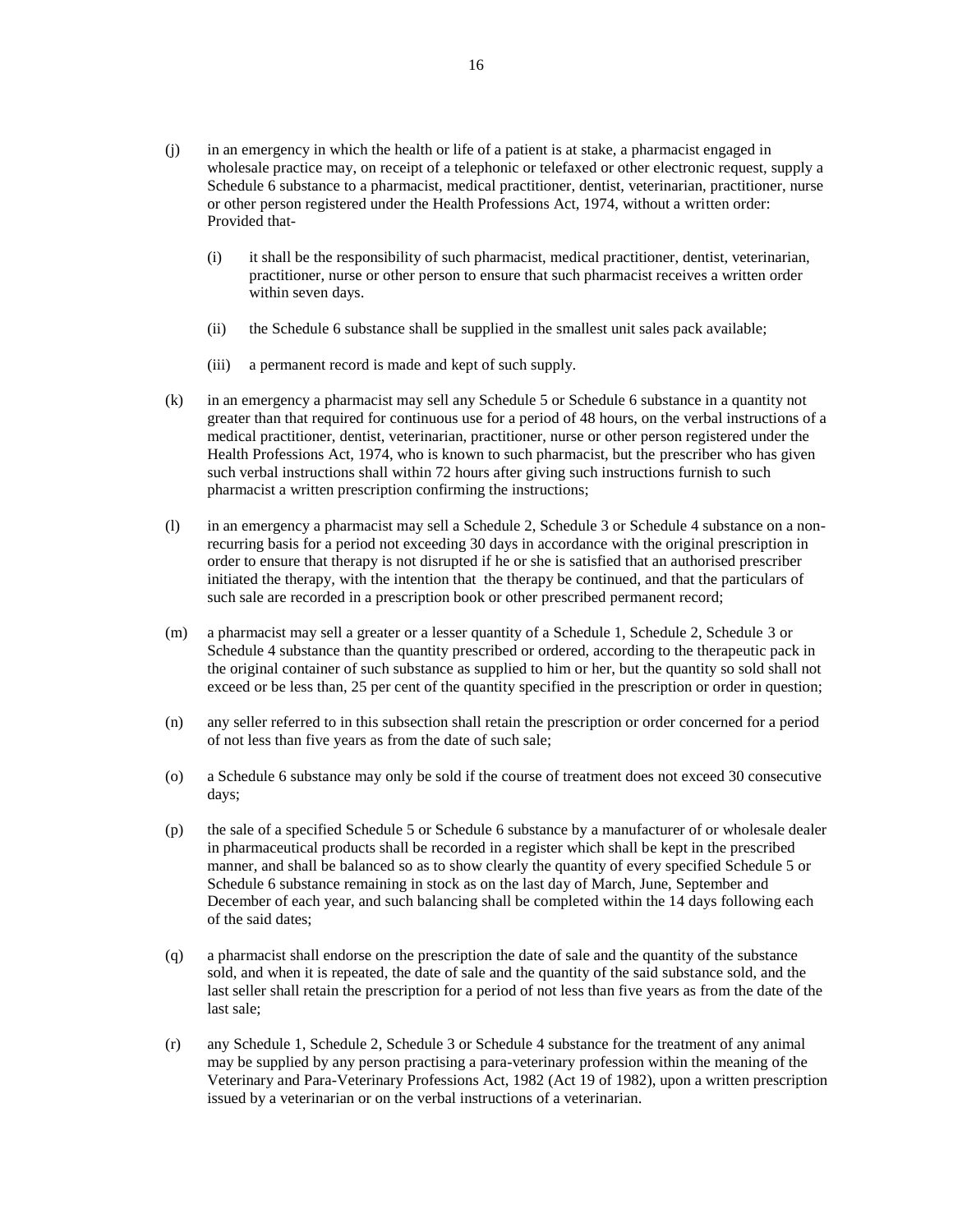- (7) (a) No person, other than a pharmacist, pharmacist intern or pharmacist's assistant acting under the personal supervision of a pharmacist, shall sell or export a Schedule 1, Schedule 2, Schedule 3, Schedule 4, Schedule 5 or Schedule 6 substance for analytical purposes, manufacture of foods, cosmetics, educational or scientific purposes, unless a permit, issued in accordance with the prescribed conditions has, subject to paragraph (b), been obtained from the Director-General for such purpose.
	- (b) The Director-General may revoke any permit referred to in paragraph (a) if the conditions on which such permit was issued, are not complied with or if it is not in the public interest that the particular action be continued.
- (8) Subject to subsection (9), a Schedule 8 substance shall not be acquired by any person other than the Director-General for the purpose of providing a medical practitioner therewith, on the prescribed conditions, for the treatment of a particular patient of that medical practitioner upon such conditions as the Director-General, on the recommendation of the council, may determine.
- (9) (a) No person shall-
	- (i) acquire, use, possess, manufacture, or supply any Schedule 7 or Schedule 8 substance, or manufacture any specified Schedule 5 or Schedule 6 substance unless he or she has been issued with a permit by the Director-General for such acquisition, use, possession, manufacture, or supply: Provided that the Director-General may, subject to such conditions as he or she may determine, acquire or authorise the use of any Schedule 7 or Schedule 8 substance in order to provide a medical practitioner, analyst, researcher or veterinarian therewith on the prescribed conditions for the treatment or prevention of a medical condition in a particular patient, or for the purposes of education, analysis or research;
	- (ii) manufacture, use or supply any Schedule 5 or Schedule 6 substance for other than medicinal purposes, unless he or she has been issued by the Director-General with a permit for such manufacture, use or supply upon the prescribed conditions.
	- (b) Notwithstanding paragraph (a), the Director-General may at any time revoke any permit issued in terms of that paragraph if any condition on which the permit was issued is not being complied with.
	- (c) A permit issued in terms of this subsection shall be valid for a period of 12 calendar months after the date of issue thereof.
- (10) Notwithstanding anything to the contrary contained in this section, no person shall sell or administer any Scheduled substance or medicine for other than medicinal purposes: Provided that the Minister may, subject to the conditions or requirements stated in such authority, authorise the administration outside any hospital of any Scheduled substance or medicine for the satisfaction or relief of a habit or craving to the person referred to in such authority.
- (11) (a) No person shall import or export any specified Schedule 5, Schedule 6, Schedule 7 or Schedule 8 substance or other substance or medicine prescribed for that purpose unless a permit has been issued to him or her by the Director-General in the prescribed manner and subject to such conditions as may be determined by the Director-General.
	- (b) A permit referred to in paragraph (a) may be issued for any purpose other than the satisfaction or relief of a habit or craving in respect of such substance or medicine.
	- (c) The issue of a permit referred to in paragraph (a) may be refused if-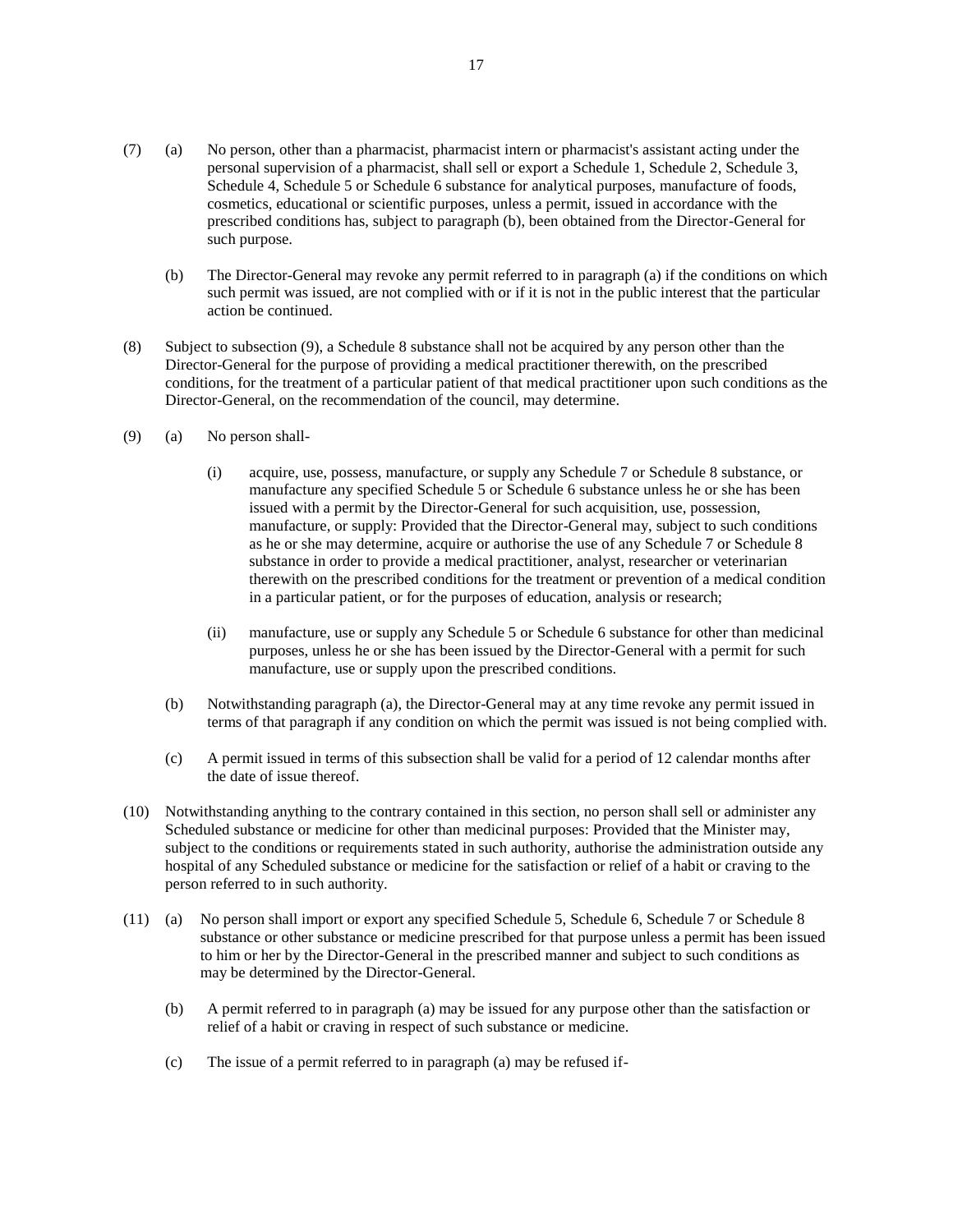- (i) the Director-General is not convinced that the applicant is capable of keeping or storing the substance or medicine in a satisfactory manner in order to prevent the loss thereof;
- (ii) the use of such substance or medicine has not been authorised in terms of this Act;
- (iii) the Director-General is of the opinion that the annual importation quota for such substance has been exceeded or will be exceeded;
- (iv) the Director-General is of the opinion that such substance or medicine, of an acceptable quality, is already available in the Republic; or
- (v) the applicant did not comply with the conditions under which a previous permit was issued to him or her.
- (d) If an application is refused, the applicant shall be furnished with the reasons for such refusal.
- (e) A permit issued in terms of this subsection shall be valid for a period of six months from the date of issue thereof.
- (12) (a) The control on the importation of Scheduled substances shall relate to-
	- (i) any specified Schedule 5, Schedule 6, Schedule 7 or Schedule 8 substance;
	- (ii) such substances irrespective of the scheduling status allocated thereto, as the Minister may prescribe;
	- (iii) any other substance which becomes subject to international control in terms of the 1961 Single Convention on Narcotic Drugs or the 1971 Convention on Psychotropic Substances entered into by the Republic.
	- (b) The obtaining of import or export permits as required in terms of subsection (11) shall not apply to any preparation which contains a substance as prescribed which is specifically exempted from all control measures for the obtaining of such import or export permits by the 1961 Single Convention on Narcotic Drugs referred to in paragraph (a).
	- (c) Notwithstanding paragraph (b), no such importation or exportation shall take place unless authorised by the Director-General.
- (13) Any permit issued under subsection (11) shall be subject-
	- (a) to the applicant's furnishing the registrar annually with the prescribed information;
	- (b) to the requirement that there shall be no deviation from the particulars reflected on the permit: Provided that if the quantity of such substance or medicine to be imported is less than that provided for in the permit, the Director-General shall be informed in writing thereof within 10 days after the importation of such substance or medicine; and
	- (c) to the conditions, as detailed on the permit, having been complied with, the triplicate copy of the permit having been certified by a customs officer or an employee of the S.A. Post Office Limited.
- (14) Notwithstanding anything to the contrary contained in this section-
	- (a) a pharmacist's assistant shall not handle any specified Schedule 5 or Schedule 6 substance except as contemplated in subsection (5) (a) and (b); and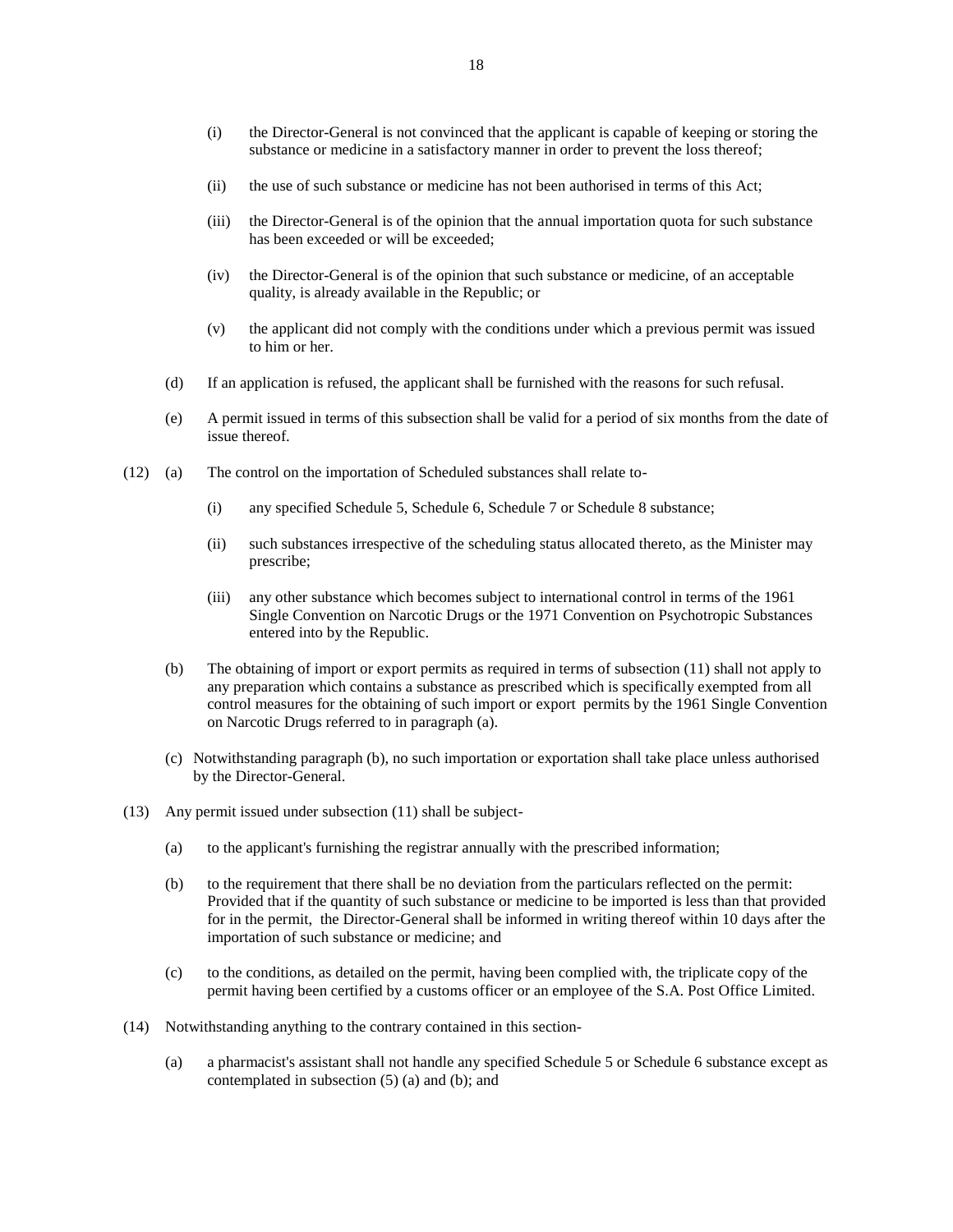- (b) no nurse or a person registered under the Health Professions Act, 1974, other than a medical practitioner or dentist, may prescribe a medicine or Scheduled substance unless he or she has been authorised to do so by his or her professional council concerned.
- (15) Notwithstanding anything to the contrary contained in this section, the Director-General may, after consultation with the Interim Pharmacy Council of South Africa as referred to in section 2 of the Pharmacy Act, 1974 (Act 53 of 1974), issue a permit to any person or organisation performing a health service, authorising such person or organisation to acquire, possess, use or supply any specified Schedule 1, Schedule 2, Schedule 3, Schedule 4 or Schedule 5 substance, and such permit shall be subject to such conditions as the Director-General may determine.
- (16) Notwithstanding anything to the contrary contained in this section-
	- (a) any person may possess a Schedule 0, Schedule 1 or Schedule 2 substance for medicinal purposes;
	- (b) any person may possess a Schedule 3, Schedule 4, Schedule 5 or Schedule 6 substance if he or she is in possession of a prescription issued by an authorised prescriber;
	- (c) any medicine or scheduled substance may be possessed by a medical practitioner, dentist, veterinarian, practitioner, nurse or other person registered under the Health Professions Act, 1974, or under the Veterinary and Para-Veterinary Professions Act, 1982, for the purposes of administering it in accordance with his or her scope of practice;
	- (d) any medicine or scheduled substance may be possessed for sale by a pharmacist, a person licenced to own a pharmacy in terms of the Pharmacy Act, 1974, or a person who is the holder of a licence as contemplated in section 22C.
- (17) For the purposes of this section-
	- (a) 'authorised prescriber' means a medical practitioner, dentist, veterinarian, practitioner, nurse or other person registered under the Health Professions Act, 1974; and
	- (b) 'medicinal purpose' means for the purposes of the treatment or prevention of a disease or some other definite curative or therapeutic purpose, but does not include the satisfaction or relief of a habit or craving for the substance used or for any other such substance, except where the substance is administered or used in a hospital or similar institution maintained wholly or partly by the Government or a provincial government or approved for such purpose by the Minister.

### **22B Publication of information relating to medicine, Scheduled substance or medical device**

- (1) Notwithstanding the provisions of section 34 the council may, if it deems it expedient and in the public interest, disclose information in respect of the prescribing, dispensing, administration and use of a medicine, Scheduled substance or medical device.
- (2) The Director-General may publish the information referred to in subsection (1) or release it to the public in a manner which he thinks fit.

### **22C. Licensing**

- (1) Subject to the provisions of this section-
	- (a) the Director-General may on application in the prescribed manner and on payment of the prescribed fee issue to a medical practitioner, dentist, practitioner, nurse or other person registered under the Health Professions Act, 1974, a licence to compound and dispense medicines, on the prescribed conditions;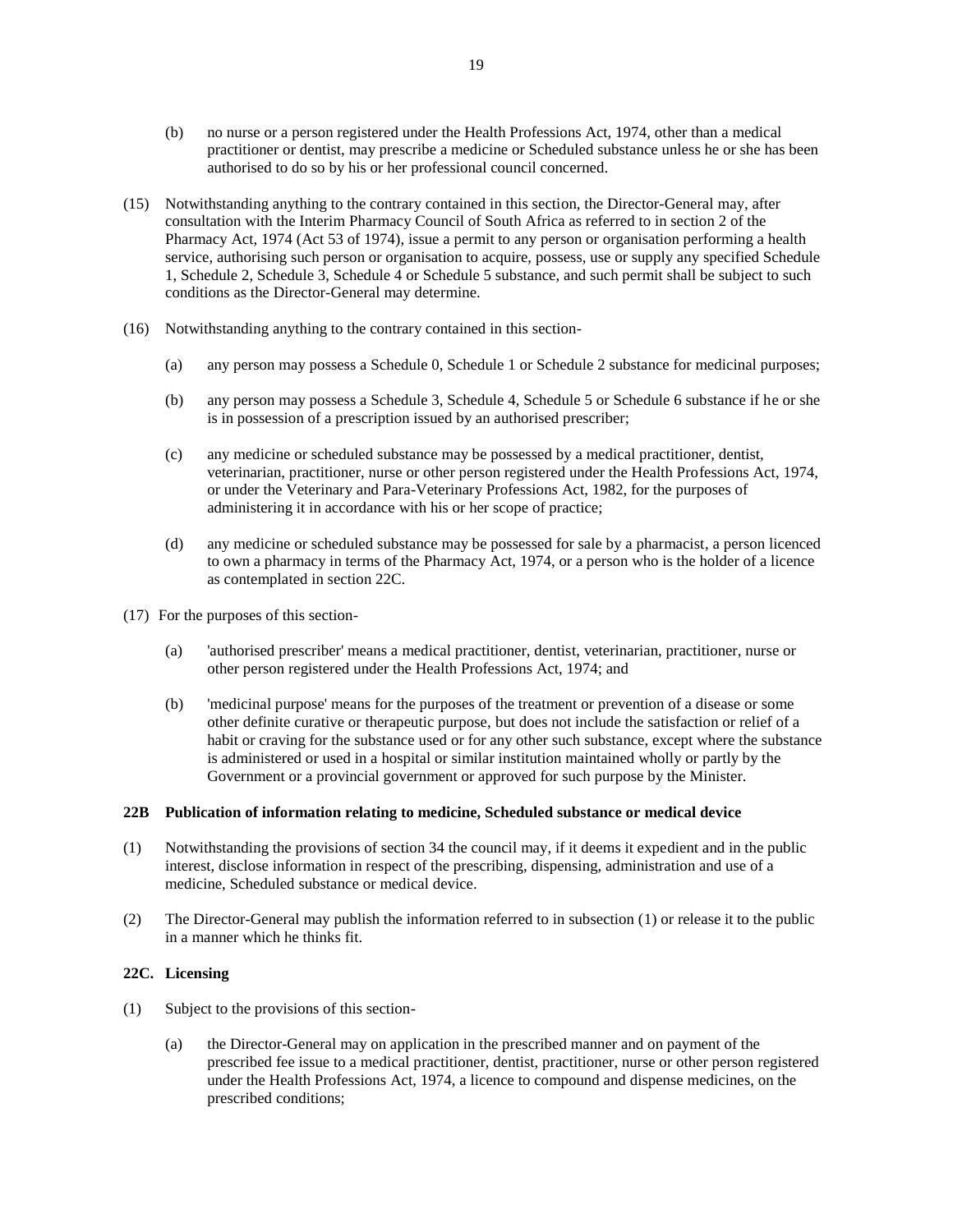- (b) the council may, on application in the prescribed manner and on payment of the prescribed fee, issue to a manufacturer, wholesaler or distributor of a medicine or medical device a licence to manufacture, import or export, act as a wholesaler of or distribute, as the case may be, such medicine or medical device, upon such conditions as to the application of such acceptable quality assurance principles and good manufacturing and distribution practices as the council may determine.
- (2) A licence referred to in subsection (1) (a) shall not be issued unless the applicant has successfully completed a supplementary course determined by the South African Pharmacy Council after consultation with the Health Professions Council of South Africa, the Allied Health Professions Council of South Africa and the South African Nursing Council.
- (3) The Director-General or the council, as the case may be, may require an applicant contemplated in subsection (1) to furnish such information, in addition to any information furnished by the applicant in terms of the said subsection, as the Director-General or the council may deem necessary.
- (4) When the Director-General or the council, as the case may be, grants or refuses an application for a licence-
	- (a) written notice shall be given of that fact to the applicant; and
	- (b) in the event of the refusal of an application, the applicant shall be furnished with the reasons for such refusal.
- (5) No person shall compound or dispense a medicine unless he or she is authorised thereto in terms of the Pharmacy Act, 1974, is a veterinarian or is the holder of a licence as contemplated in subsection (1) (a).
- (6) No manufacturer, wholesaler or distributer referred to in subsection (1) (b) shall manufacture, import, export, act as a wholesaler of or distribute, as the case may be, any medicine unless he or she is the holder of a licence contemplated in the said subsection.
- (7) Subsections (5) and (6) shall come into operation twelve months from the date of commencement of this section.

#### **22D Period of validity and renewal of licence**

A licence issued under section 22C shall be valid for the prescribed period but may be renewed on application in the prescribed manner and before the prescribed time or such later time as the Director-General or the council, as the case may be, may allow and on payment of the prescribed fee.

### **22E Suspension and cancellation of licence**

- (1) If the holder of a licence under section 22C-
	- (a) has in or in connection with an application for a licence or renewal of a licence furnished the Director-General or the council, as the case may be, with any information which to the knowledge of such holder is untrue or misleading in any material respect;
	- (b) has contravened or failed to comply with a condition upon which the licence was issued;
	- (c) has contravened or failed to comply with a provision of this Act;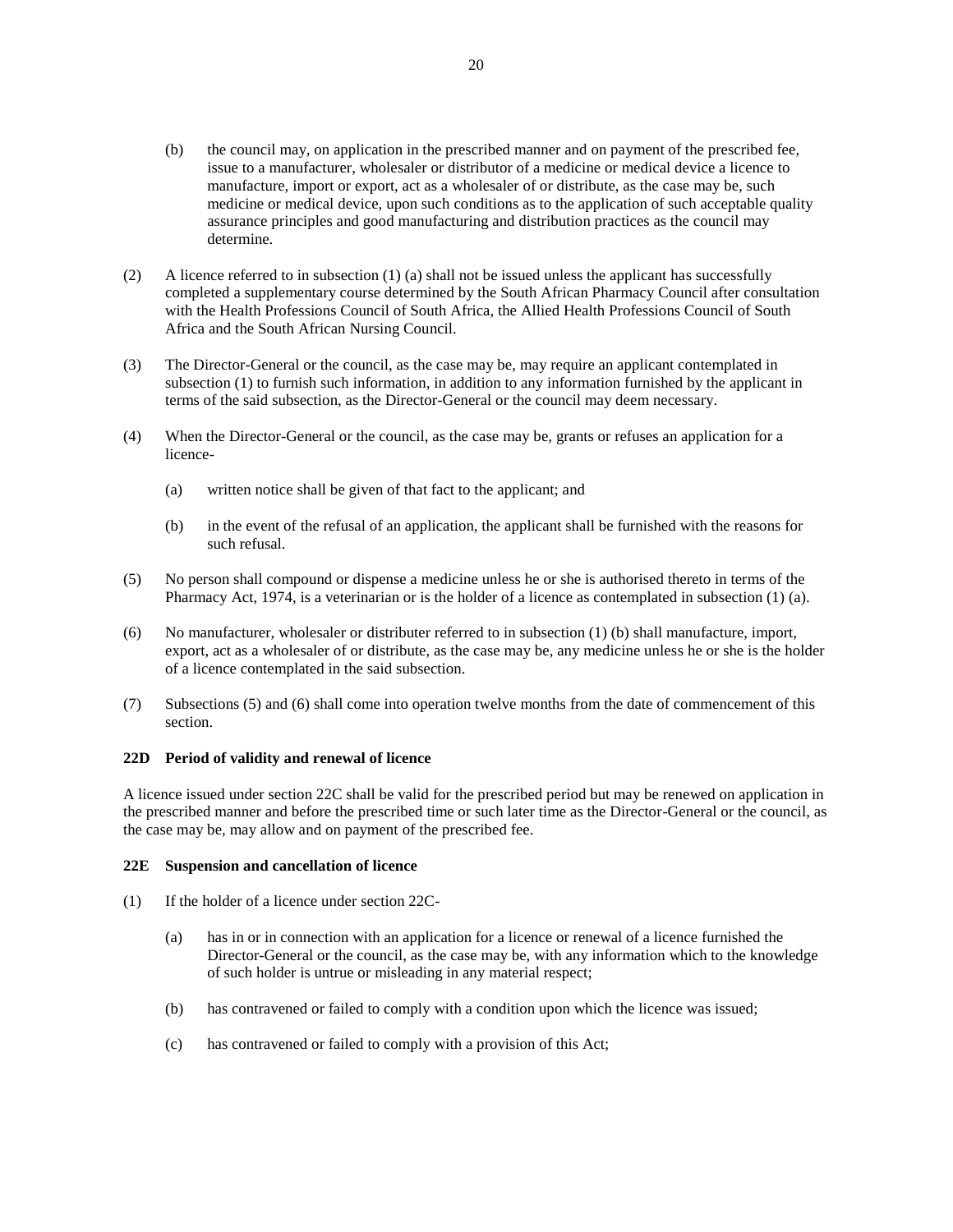(d) has, in the case of a licence issued in terms of section  $22C(1)$  (a), at any time been convicted of an offence which is of such a nature that, in the opinion of the Director-General, it renders him or her unsuitable to compound or dispense medicines,

the Director-General or the council, as the case may be, may by way of a notice in writing call upon him or her to show cause within the period specified in the notice, which period shall not be less than 20 days as from the date of the notice, why the licence in question should not be suspended or revoked.

- (2) The Director-General or the council, as the case may be, may after considering the reasons furnished to him or her in terms of subsection (1)-
	- (a) suspend the licence in question for such period as he or she or the council may determine; or
	- (b) revoke the licence in question.
- (3) No person shall be entitled to the repayment of any prescribed fee in respect of any application for the granting or renewal of a licence if such application has been refused or if the licence has been suspended or revoked.

## **22F Generic substitution**

- (1) Subject to subsections (2), (3) and (4), a pharmacist or a person licensed in terms of section  $22C(1)(a)$ shall-
	- (a) inform all members of the public who visit the pharmacy or any other place where dispensing takes place, as the case may be, with a prescription for dispensing, of the benefits of the substitution for a branded medicine by an interchangeable multi-source medicine, and shall, in the case of a substitution, take reasonable steps to inform the person who prescribed the medicine of such substitution; and
	- (b) dispense an interchangeable multi-source medicine instead of the medicine prescribed by a medical practitioner, dentist, practitioner, nurse or other person registered under the Health Professions Act, 1974, unless expressly forbidden by the patient to do so.
- (2) If a pharmacist is forbidden as contemplated in subsection (1) (b), that fact shall be noted by the pharmacist on the prescription.
- (3) When an interchangeable multi-source medicine is dispensed by a pharmacist he or she shall note the brand name or where no such brand name exists, the name of the manufacturer of that interchangeable multi-source medicine in the prescription book.
- (4) A pharmacist shall not sell an interchangeable multi-source medicine-
	- (a) if the person prescribing the medicine has written in his or her own hand on the prescription the words 'no substitution' next to the item prescribed;
	- (b) if the retail price of the interchangeable multi-source medicine is higher than that of the prescribed medicine; or
	- (c) where the product has been declared not substitutable by the council.

### **22G Pricing committee**

(1) The Minister shall appoint, for a period not exceding five years, such persons as he or she may deem fit to be members of a committee to be known as the pricing committee.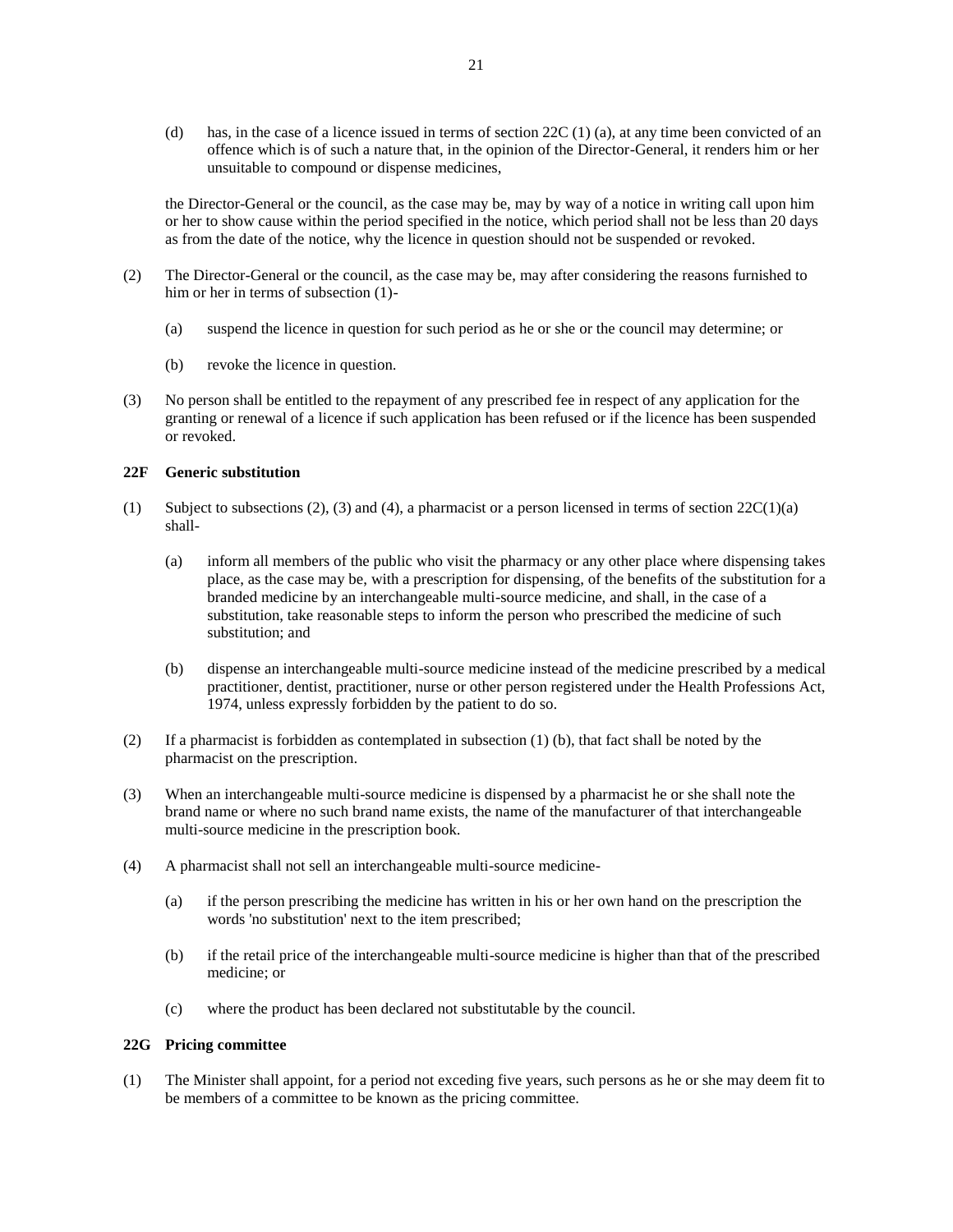- (2) The Minister may, on the recommendation of the pricing committee, make regulations-
	- (a) on the introduction of a transparent pricing system for all medicines and Scheduled substances sold in the Republic;
	- (b) on an appropriate dispensing fee to be charged by a pharmacist or by a person licensed in terms of section 22C (1) (a).
	- (c) on an appropriate fee to be charged by wholesalers or distributors or any other person selling Schedule O medicines.
- (3) (a) The transparent pricing system contemplated in subsection (2) (a) shall include a single exit price which shall be published as prescribed, and such price shall be the only price at which manufacturers shall sell medicines and Scheduled substances to any person other than the State.
	- (b) No pharmacist or person licensed in terms of section 22C (1) (a) or wholesaler or distributor shall sell a medicine at a price higher than the price contemplated in paragraph (a).
	- (c) Paragraph (b) shall not be construed as preventing a pharmacist or person licensed in terms of this Act to charge a dispensing fee as contemplated in subsection (2) (b).
- (4) To the members of the pricing committee who are not in the full-time employment of the State may be paid such remuneration and allowances as the Minister, with the concurrence of the Minister of Finance, may determine.

### **22H Purchase and sale of medicines by wholesalers**

- (1) (a) No wholesaler shall purchase medicines from any source other than from the original manufacturer or from the primary importer of the finished product.
	- (b) A wholesaler shall sell medicines only into the retail sector.
- (2) Subsection (1) shall not be construed as preventing the return of medicines for credit purposes only, to the manufacturer or wholesaler from which that medicine was initially obtained.
- (3) Any wholesaler may in the prescribed manner and on the prescribed conditions be exempted by the Director-General from the provisions of subsection (1).

### **23. Disposal of undesirable medicines**

- (1) If the council is of the opinion that it is not in the public interest that any medicine shall be made available to the public, it may-
	- (a) by notice in writing transmitted by registered post to any person direct that person; or
	- (b) by notice in the Gazette direct any person,

to return any quantity of such medicine which he has in his possession to the manufacturer thereof or (in the case of any imported medicine) to the importer concerned or to deliver or send it to any other person designated by the council.

(2) The council may by notice in writing direct any manufacturer or importer of any such medicine who has in his possession any quantity thereof (including any quantity returned, delivered or sent to him in pursuance of a direction under sub-section (1)), or any other person to whom any quantity of such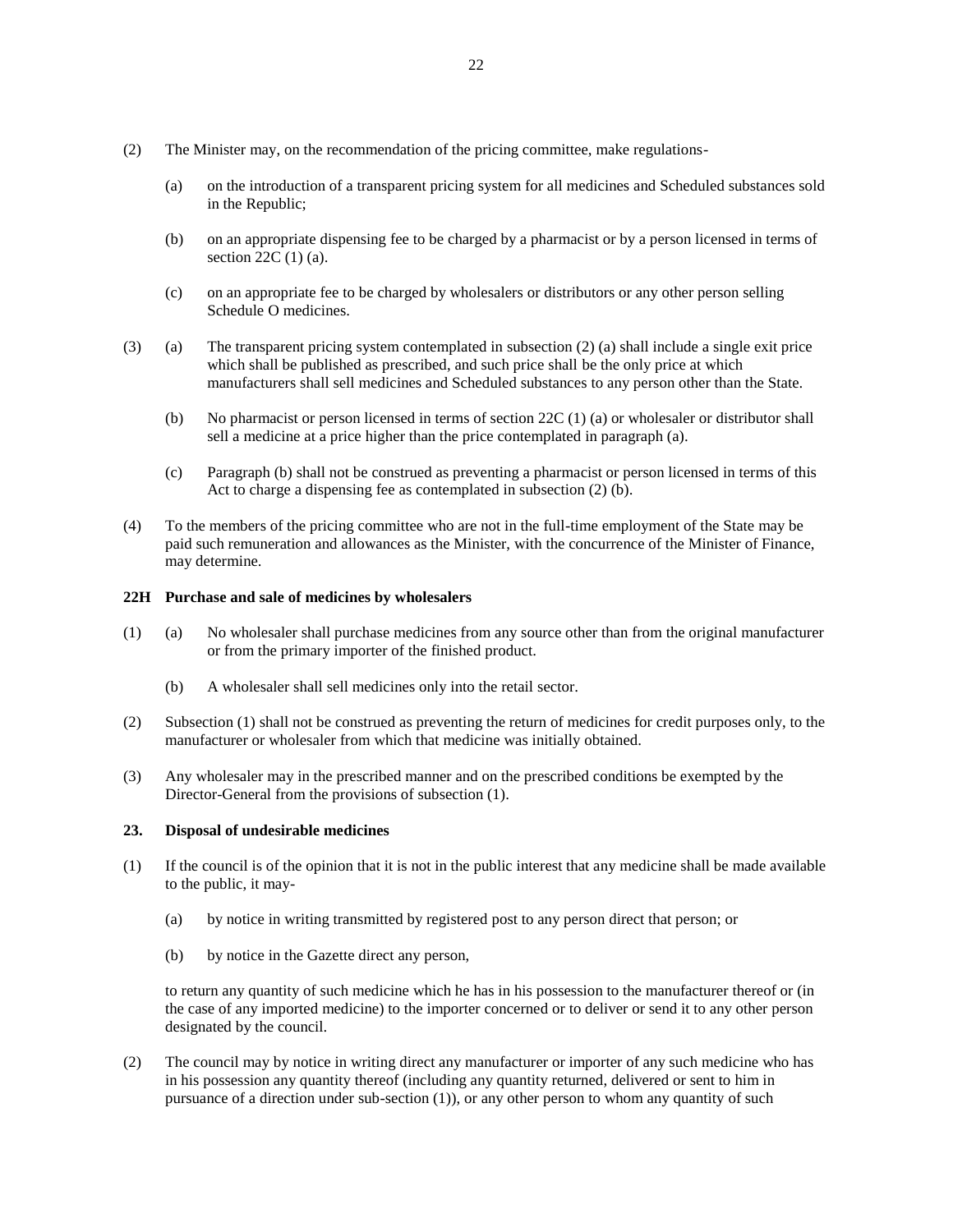medicine has been so returned, delivered or sent, to deal with or dispose of that quantity in such manner as the council may determine.

(3) No person shall sell any medicine which is the subject of a notice under subsection (1) which has not been set aside on appeal.

# **24. Appeal against decision of council or Director-General**

- (1) Any person aggrieved by a decision of the council may, within the prescribed period, in the prescribed manner and upon payment of the prescribed fee, appeal against such decision to an appeal committee appointed by the Minister for the purposes of the appeal concerned.
- (2) An appeal committee contemplated in subsection (1) shall consist of no fewer than three persons: Provided that-
	- (a) the chairperson shall be appointed on account of his or her knowledge of the law;
	- (b) the skills of the other two members shall be relevant to the case concerned;
	- (c) no member shall have a direct or indirect interest in the affairs of the appellant or respondent.
- (3) The appeal committee may after hearing the appeal-
	- (a) confirm, set aside or vary the relevant decision of the council; and
	- (b) direct the council to execute the decision of the appeal committee.
- (4) The decision of the appeal committee shall be in writing and a copy thereof shall be furnished to the appellant as well as to the council.
- (5) To the members of the appeal committee who are not in the full-time employment of the State shall be paid such remuneration and allowances as the Minister, with the concurrence of the Minister of Finance, may determine.
- (6) Any person aggrieved by the decision of the Director-General may within the prescribed period and in the prescribed manner, make written representations with regard to such decision to the Minister.
- (7) The Minister shall, after considering representations made in terms of subsection (6), confirm, set aside or vary the decision of the Director-General.

#### **25. Privileges of council and committees**

The council or a committee appointed under section  $9(1)$ ,  $22G(1)$  or  $24(1)$  or any member of the council or of any such committee shall not be liable in respect of anything done in good faith under this Act.

### **26. Inspectors**

- (1) The Director-General may authorize such persons as inspectors, as he may consider necessary for the proper enforcement of this Act.
- (2) Every inspector shall be furnished with a certificate signed by the Director-General and stating that he has been authorized as an inspector under this Act.
- (3) An inspector shall, before he exercises or performs any power or function under this Act, produce and exhibit to any person affected hereby, the certificate referred to in subsection (2).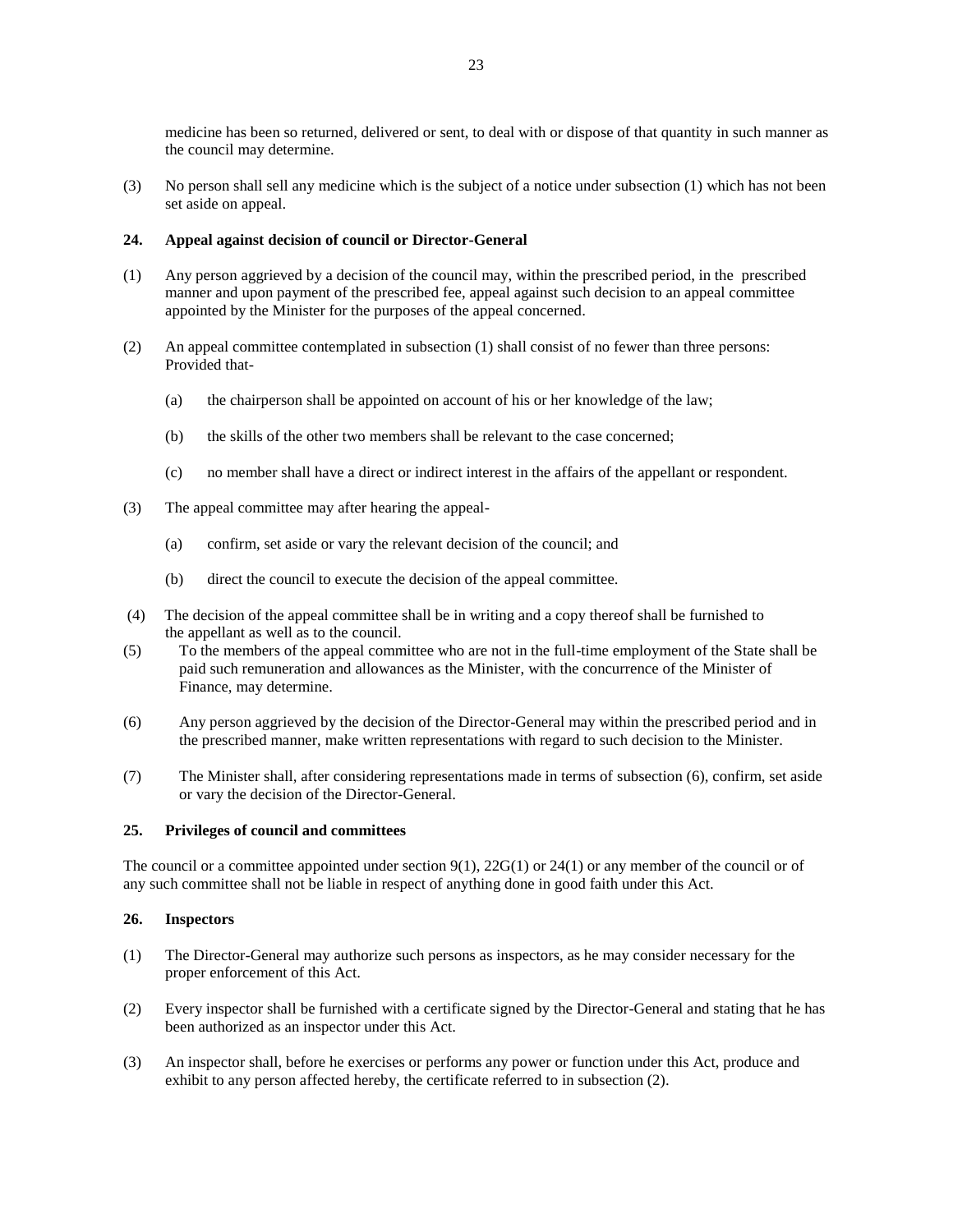### **27. Analysts, pharmacologists and pathologists**

The Director-General may grant such authority to such analysts, pharmacologists and pathologists as he may consider necessary for the proper enforcement of this Act.

## **28. Powers of inspectors**

- (1) An inspector may at all reasonable times-
	- (a) enter upon-
		- (i) any place or premises from which-
			- (aa) a person authorised under this Act to compound and dispense medicines or scheduled substances;
			- (bb) the holder of a licence as contemplated in section  $22C(1)$  (b);
			- (cc) the holder of a certificate of registration of a medicine, conduct business.
		- (ii) any place, premises, vessel or aircraft if he or she suspects on reasonable grounds that an offence in terms of this Act has been or is being committed thereon or therein or that an attempt has been made or is being made to commit such an offence thereon or therein;

(iii) any private dwelling, with the consent of the occupier or under the authority of a warrant issued in terms of subsection (5) or without a warrant in terms of subsection (6);

- (b) inspect any medicine or Scheduled substance, any book, record or documents that the inspector believes on reasonable grounds contains any information relevant to the administration or enforcement of this Act;
- (c) seize any book, record, documents or medicine or scheduled substance or take so many samples of any such medicine or scheduled substance as he or she may consider necessary for the purpose of testing, examination or analysis in terms of this Act;
- (2) Any sample taken in terms of paragraph (d) of subsection (1) shall be taken in accordance with the prescribed methods and in the presence of the person who is in charge of such medicine or Scheduled substance, or if there is no such person or if he is absent for any reason, in the presence of any other witness, shall forthwith be packed and sealed and suitably labelled or marked in such manner as its nature may permit and shall then be transmitted to an analyst, pharmacologist or pathologist together with a certificate in the prescribed form signed by such inspector and a copy of the aforesaid certificate shall be handed or transmitted by registered post to the owner or seller of such medicine or Scheduled substance or his agent.
- (3) The analyst, pharmacologist or pathologist to whom a sample has been transmitted in terms of the provisions of subsection (2) shall with all convenient speed test, examine or analyse the sample delivered to him, and the result of the test, examination or analysis shall be stated in a certificate in the prescribed form.
- (4) The owner of the medicine or Scheduled substance from which the sample was taken may claim from the Director-General an amount equal to the market value thereof.
- (5) Where on application to a magistrate it appears to such magistrate from information on oath that there are reasonable grounds to believe that-
	- (a) the conditions for entry described in subsection  $(1)(a)$  exist in relation to a private dwelling;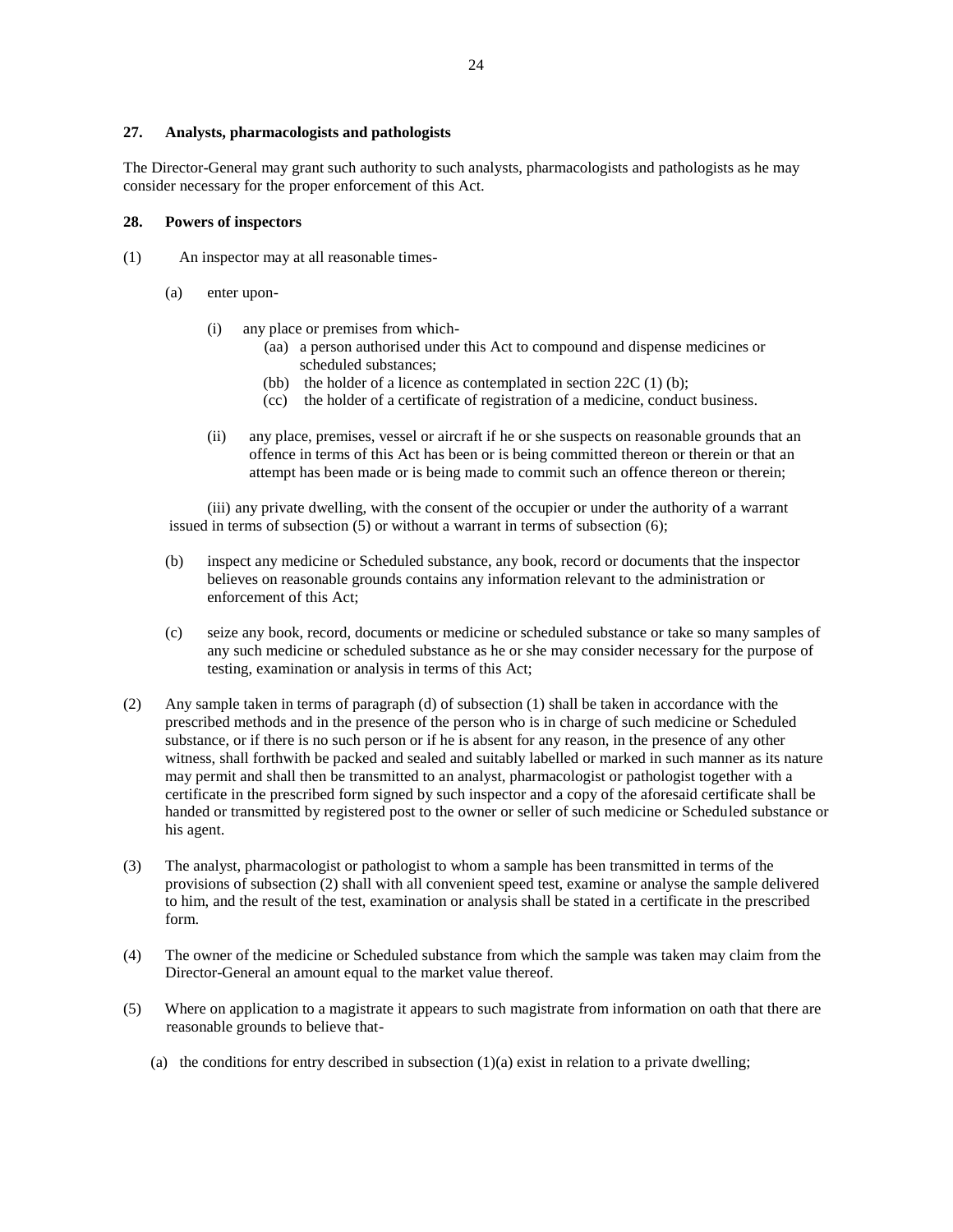- (b) entry to that private dwelling is necessary for any purpose relating to the administration or enforcement of this Act; and
- (c) entry to the private dwelling has been refused or that entry thereto will be refused,

a magistrate may issue a warrant authorizing the inspector named therein to enter that private dwelling subject to such conditions as may be specified in the warrant

- (6) If an inspector believes on reasonable grounds that-
	- (a) a warrant would be issued to him or her under subsection (5) if he or she applies for such warrant; and
	- (b) a delay in obtaining such warrant would defeat the object of the entry, search and seizure,

 he or she may without a warrant enter and search any premises for any medicines, scheduled substance, book, record or document relevant to the administration or enforcement of this Act and seize or take samples as contemplated in subsection  $(1)(c)$ .

### **29. Offences**

Any person who-

- (a) obstructs or hinders any inspector in the exercise of his or her powers or the performance of his or her duties under this Act; or
- (b) contravenes or fails to comply with the provisions of section 14 (1), 18, 18A or 18B; or
- (c) contravenes the provisions of section 19 (1) or fails to comply with a notice issued under section 19 (2); or
- (d) contravenes the provisions of section 20 (1); or
- (e) contravenes or fails to comply with any condition imposed under section 15 (7); or
- (f) fails to comply with any direction given under section 23 or contravenes the provisions of section 23 (3); or
- (g) with fraudulent intent tampers with any sample taken in terms of this Act; or
- (h) makes any false or misleading statement in connection with any medicine or Scheduled substance-
	- (i) in an application for the registration thereof; or
	- (ii) in the course of the sale thereof; or
- (i) sells any medicine or Scheduled substance upon the container of which a false or misleading statement in connection with the contents is written; or
- (j) for purposes of business or trade makes use of any report or certificate made or issued by an inspector, analyst, pharmacologist or pathologist under this Act; or
- (k) contravenes any provision of section 22A, 22C (5) and (6), 22F, 22G or 22H or contravenes or fails to comply with any condition imposed thereunder;
- (l) contravenes or fails to comply with the provisions of section 34;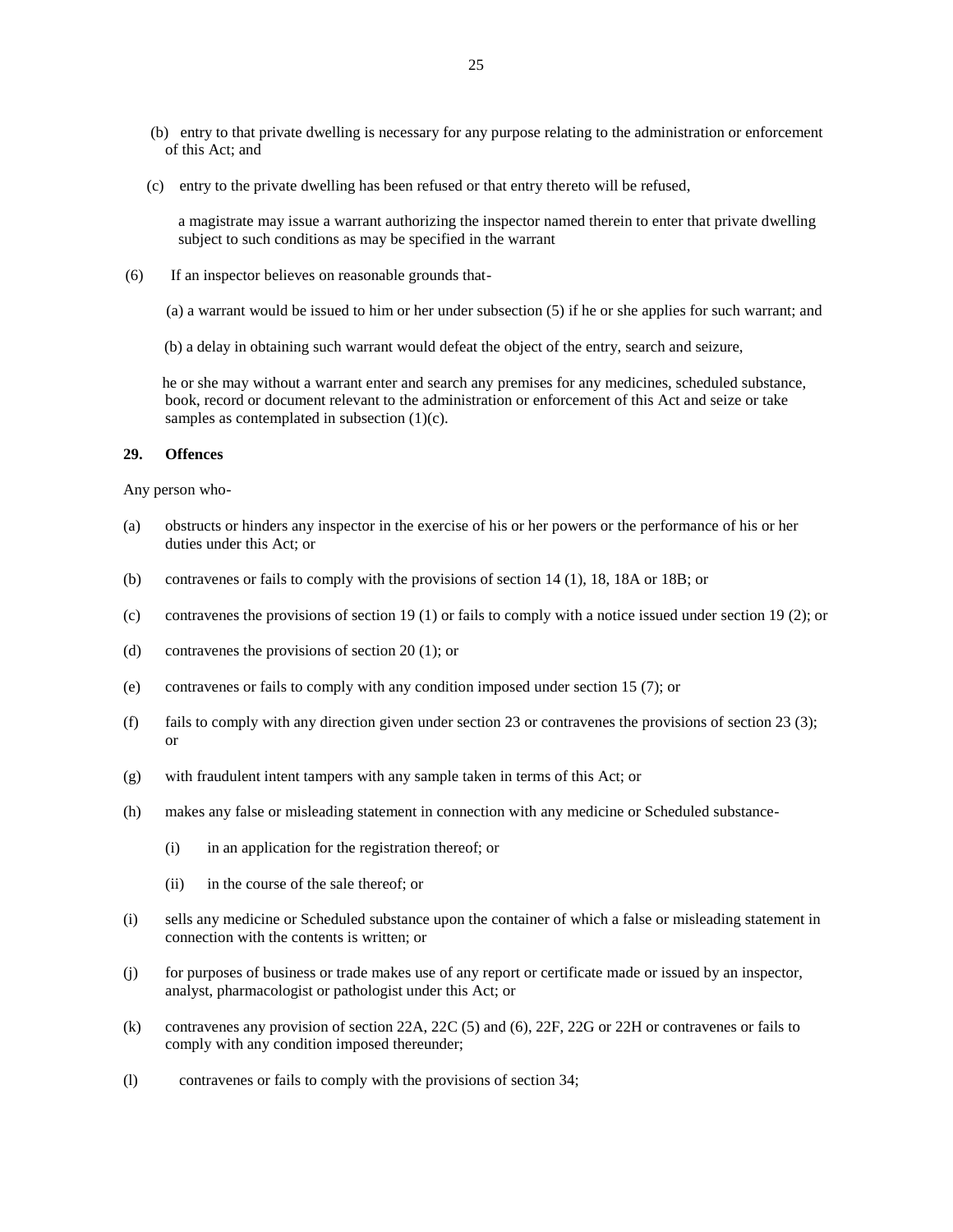(m) manufactures, sells or uses a veterinary medicine in contravention of a prohibition referred to in section 36A, or contravenes, or fails to comply with, a condition imposed in terms of the said section,

shall be guilty of an offence.

## **30. Penalties**

- (1) Any person who is convicted of an offence referred to in section 29 shall be liable to a fine, or to imprisonment for a period not exceeding 10 years.
- (2) The court convicting any person of an offence under this Act may, upon the application of the prosecutor, declare any medicine or Scheduled substance in respect of which the offence has been committed to be forfeited to the State.
- (3) Any medicine or Scheduled substance forfeited under this Act shall be destroyed or otherwise dealt with as the Director-General may direct.
- (4) Notwithstanding anything to the contrary in any law contained, a magistrate's court shall be competent to impose any penalty provided for in this section.

#### **31. Procedure and evidence**

- (1) In any criminal proceedings under this Act-
	- (a) any quantity of a medicine or Scheduled substance in or upon any premises, place, vehicle, vessel or aircraft at the time a sample thereof is taken pursuant to the provisions of this Act shall, unless the contrary is proved, be deemed to possess the same properties as such sample;
	- (b) …………
	- (c) a certificate stating the result of a test, examination or analysis carried out in terms of the provisions of section twenty-eight and purporting to be signed by the analyst, pharmacologist or pathologist who carried out such test, examination or analysis, shall be accepted as prima facie proof of the facts stated therein;
	- (d) any statement or entry contained in any book, record or document kept by any owner of a medicine or Scheduled substance, or by the manager, agent or employee of such owner or found upon or in any premises occupied by, or any vehicle used in the business of, such owner, shall be admissible in evidence against him as an admission of the facts set forth in that statement or entry, unless it is proved that that statement or entry was not made by such owner, or by any manager, agent or employee of such owner in the course of his work as manager, or in the course of his agency or employment.
- $(2)$  ………
- (3) The court in which any such certificate is adduced in evidence may in its discretion cause the person who signed such certificate to be summoned to give oral evidence in the proceedings in question or may cause written interrogatories to be submitted to him for reply, and such interrogatories and any reply thereto, purporting to be a reply from such person, shall be admissible in evidence in such proceedings.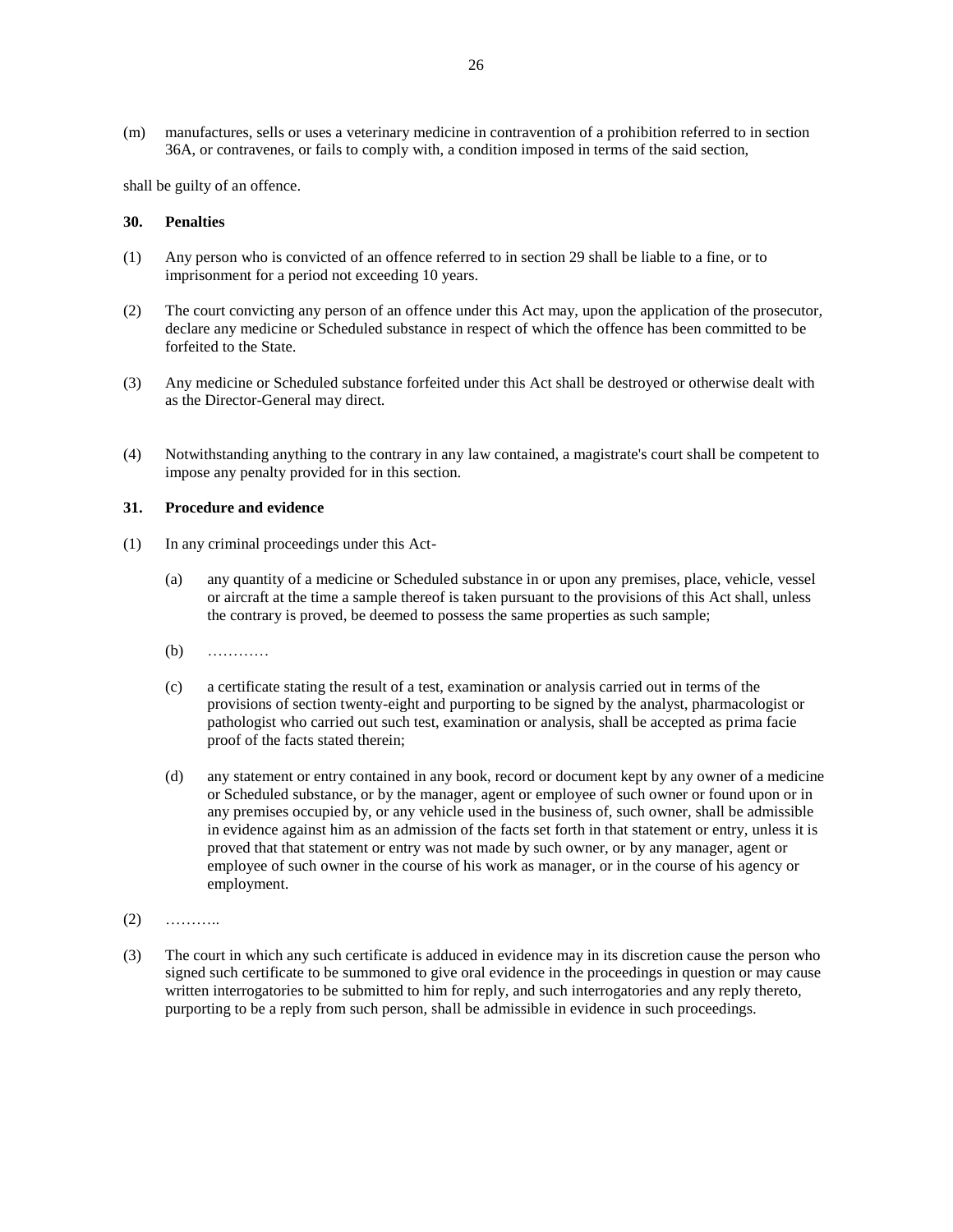### **32. Special defences in case of prosecutions**

### …………………

### **33. Act or omission by manager, agent or employee**

- (1) Whenever any manager, agent or employee of any person (hereinafter called the employer) does or omits to do any act which it would be an offence under this Act for the employer to do or omit to do, then unless it is proved that-
	- (a) in doing or omitting to do that act the manager, agent or employee was acting without the connivance or the permission of the employer; and
	- (b) all reasonable steps were taken by the employer to prevent any act or omission of the kind in question; and
	- (c) it was not under any condition or in any circumstances within the scope of the authority or in the course of the employment of the manager, agent or employee to do or omit to do acts, whether lawful or unlawful, of the character of the act or omission charged,

the employer shall be presumed himself to have done or omitted to do that act and shall be liable to be convicted and sentenced in respect thereof; and the fact that he issued instructions forbidding any act or omission of the kind in question shall not, of itself, be accepted as sufficient proof that he took all reasonable steps to prevent the act or omission.

- (2) Whenever any manager, agent or employee of any such employer does or omits to do an act which it would be an offence under this Act for the employer to do or omit to do, he shall be liable to be convicted and sentenced in respect thereof as if he were the employer.
- (3) Any such manager, agent or employee may be so convicted and sentenced in addition to the employer.

### **33A Funds of council**

- (1) The funds of the council shall consist of-
	- (a) State funds received through the Department of Health;
	- (b) fees raised and interest on overdue fees;
	- (c) money accruing to the council from any other source.
- (2) (a) The council may accept money or other goods donated or bequeathed to the council, provided no condition is attached to such donation or bequest;
	- (b) Details of any such donation or bequest shall be specified in the relevant annual report of the council.
- (3) The council shall utilise its funds for the defrayal of expenses incurred by the council in the performance of its functions under this Act.
- (4) The council shall open an account with a bank as defined in section 1 (1) of the Banks Act, 1990 (Act 94 of 1990), and shall deposit in that account all money referred to in subsections (1) and (2).
- (5) The council shall keep full and proper records of all money received or expended, of its assets and liabilities and of its financial transactions.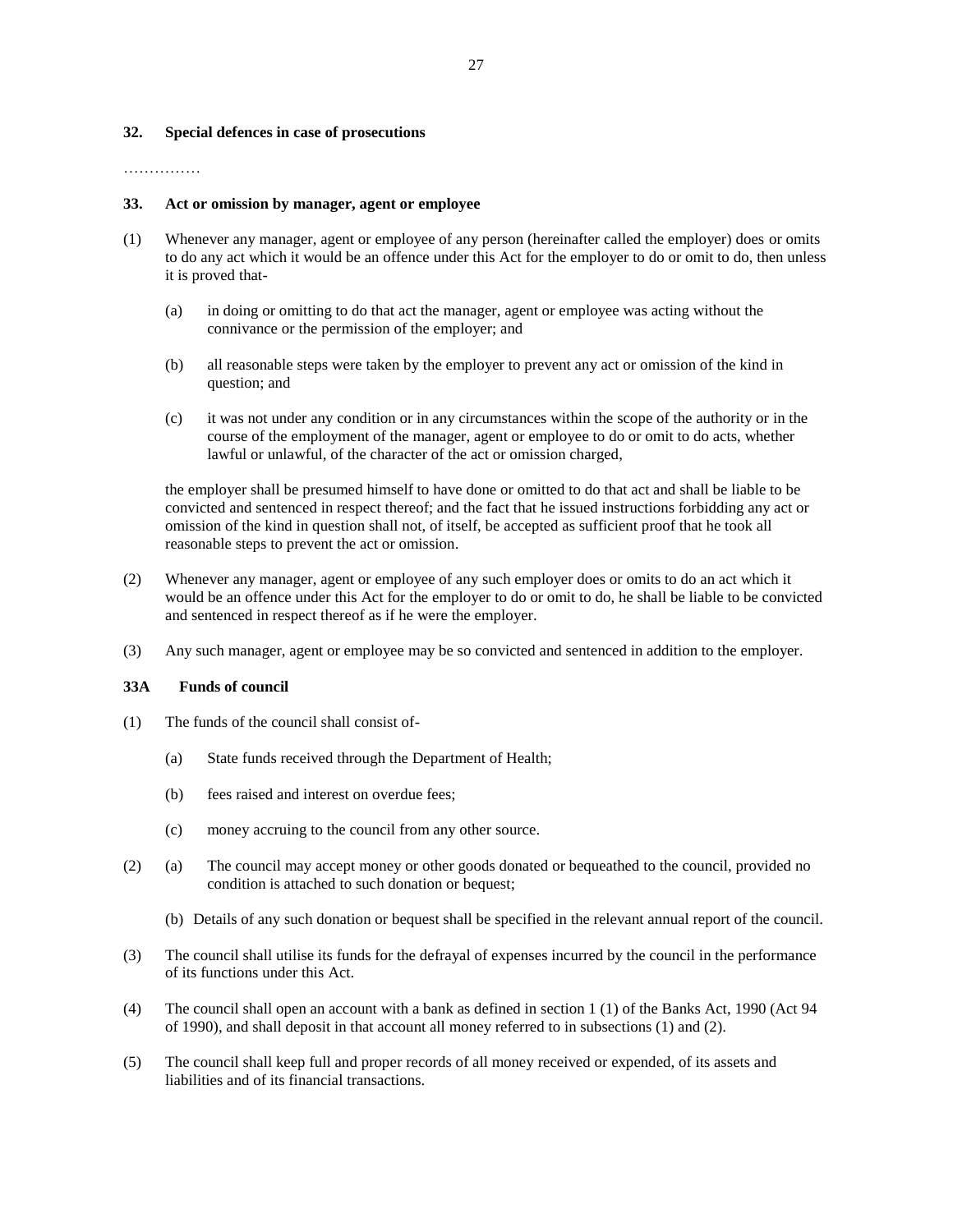- (6) The records and annual financial statements referred to in subsection (5), shall be audited by the Auditor-General.
- (7) The council may invest money which is deposited in terms of subsection (4) and which is not required for immediate use in any manner as it may deem fit.
- (8) Any money which at the close of the council's financial year stands to the credit of the council in the account referred to in subsection (4) and money which has been invested in terms of subsection (7), shall be carried forward to the next financial year as a credit in the account of the council.

# **34. Preservation of secrecy**

No person shall, except for the purpose of the exercise of his powers or the performance of his functions under this Act, or for the purpose of legal proceedings under this Act, or when required to do so by any competent court or under any law, or with the written authority of the Director-General, disclose to any other person any information acquired by him in the exercise of his powers or the performance of his functions under this Act and relating to the business or affairs of any person, or use such information for self-gain or for the benefit of his employer.

# **34A Delegation of powers**

- (1) The Minister may in writing authorise the Director-General or any officer of the Department of Health to exercise any of the powers conferred upon the Minister by this Act other than the powers referred to in sections 3, 24 (1) and 35, or to exercise or perform any of the duties or functions conferred or imposed on the Minister in terms of this Act.
- (2) The Director-General may in writing authorize any officer of the Department of Health to exercise or perform in general or in a particular case or in cases of a particular nature, any power, duty or function, excluding any power, duty or function referred to in subsection (1), conferred or imposed on the Director-General by or in terms of this Act

### **35. Regulations**

- (1) The Minister may, in consultation with the council, make regulations-
	- (i) prescribing the categories of persons by whom application may be made for the registration of any medicine or to whom a certificate of registration may be transferred;
	- (ii) prescribing the forms which shall be used for any application for the registration of any medicine and the particulars which shall be furnished with any such application (including particulars regarding the method by which the medicine in question or any component of such medicine is manufactured and the premises in which such medicine or any such component is manufactured);
	- (iii) providing for the classification of medicines into classes or categories for the purposes of this Act;
	- (iv) prescribing the samples of any medicine and the quantity thereof which shall accompany any application for the registration of a medicine;
	- (v) prescribing the form in which the medicines register shall be kept and the particulars which shall be entered therein in respect of any registered medicine;
	- (vi) prescribing the form of any certificate of registration of any medicine;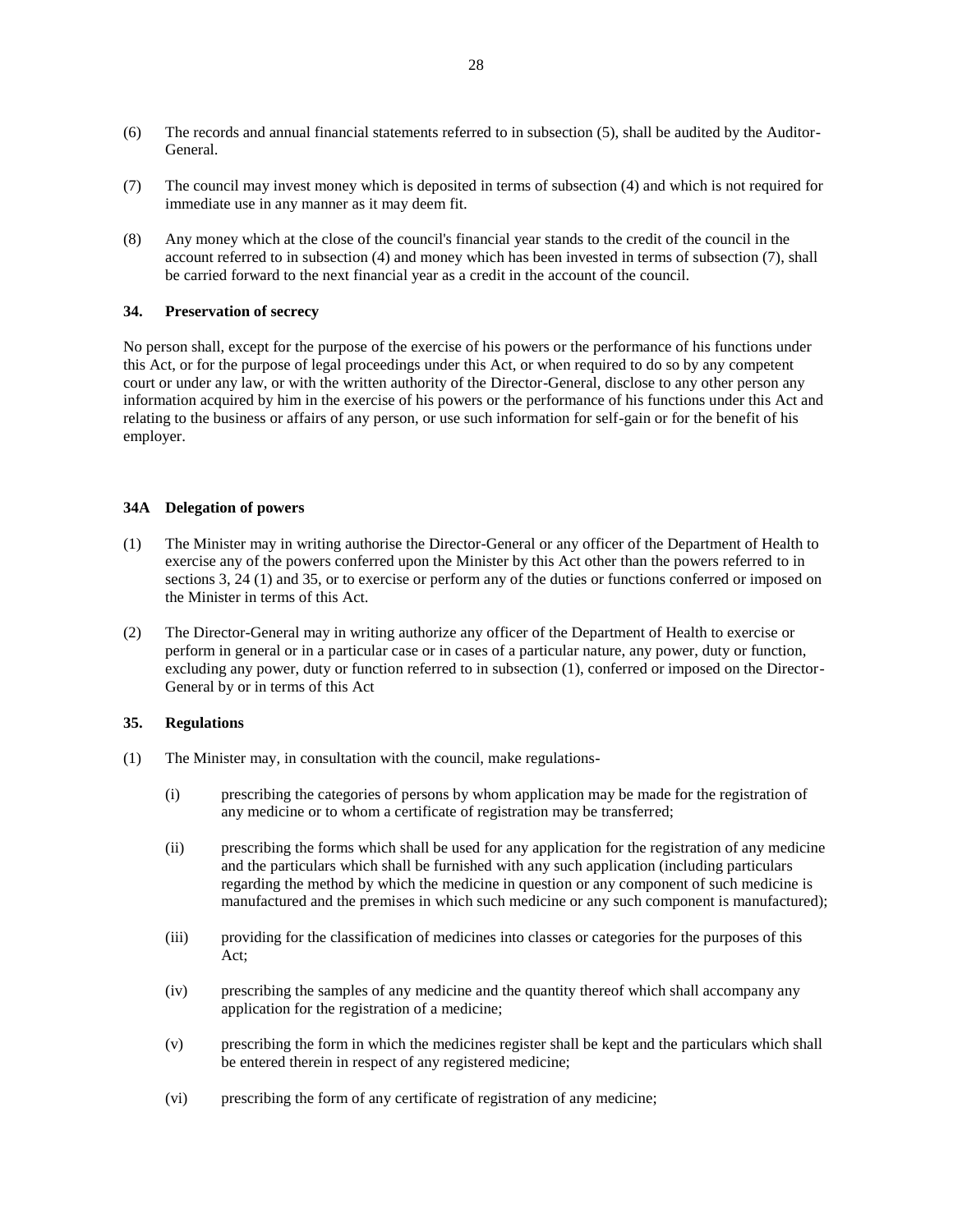- (vii) prescribing the circumstances in which, the conditions on which and the persons or categories of persons to whom any medicine or Scheduled substance may be sold;
- (viii) prescribing the manner in which any package containing any medicine or Scheduled substance shall be labelled, packed or sealed;
- (ix) prescribing the particulars in regard to the use thereof which shall be furnished with any medicine or Scheduled substance sold, and the manner in which such particulars shall be furnished;
- (x) prescribing the particulars which shall appear in any advertisement relating to any medicine or Scheduled substance or prohibiting the inclusion of any specified particulars in such advertisement, or the distribution of any such advertisement to a specified person or a specified category of persons or to a specified organization or a specified category of organizations;
- (xi) prescribing the requirements with which any medicine or any component thereof shall comply in regard to composition, therapeutic suitability and effect, purity or any other property;
- (xii) prescribing the particulars which shall be published in the *Gazette* in respect of any application for registration referred to in section 15(11);
- (xiii) prescribing the procedure at meetings of the council and of any committee appointed under section 9 (including the quorum in the case of committees) and the manner in which meetings of any such committee shall be called;
- (xiv) prescribing the particulars which shall appear on a prescription or an order for a medicine or a Scheduled substance, the number of issues of a medicine or a Scheduled substance that may be made on any such specified prescription or order, the manner in which any such prescription or order shall be issued and the period for which any such prescription or order shall be retained;
- (xv) prescribing the forms of licences, registers, prescription books, records and other documents which shall be kept or used in respect of Scheduled substances, the manner in which they shall be kept, the particulars which shall be entered therein and the place where and the period for which they shall be retained;
- (xvi) requiring the furnishing of returns, reports and information in respect of Scheduled substances and plants from which any substance can be extracted, derived, produced or manufactures, and in respect of any medicine or other substance of which any such Scheduled substance is a component;
- (xvii) as to the transhipment or the exportation from or importation into the Republic of any Scheduled substance, specifying the ports or places at which such substances may be brought into the Republic;
- (xviii) authorizing and regulating or restricting the transmission through the Republic of Scheduled substances;
- (xix) prescribing the manner in which packages containing Scheduled substances shall be labelled when imported into or manufactured in the Republic and the persons by whom and the manner in which they shall be kept;
- (xx) authorizing and regulating the purchase, acquisition, keeping or use of preparations of cocaine by managers or persons in charge of factories or workshops in connection with the treatment of eye injuries or for other essential purposes;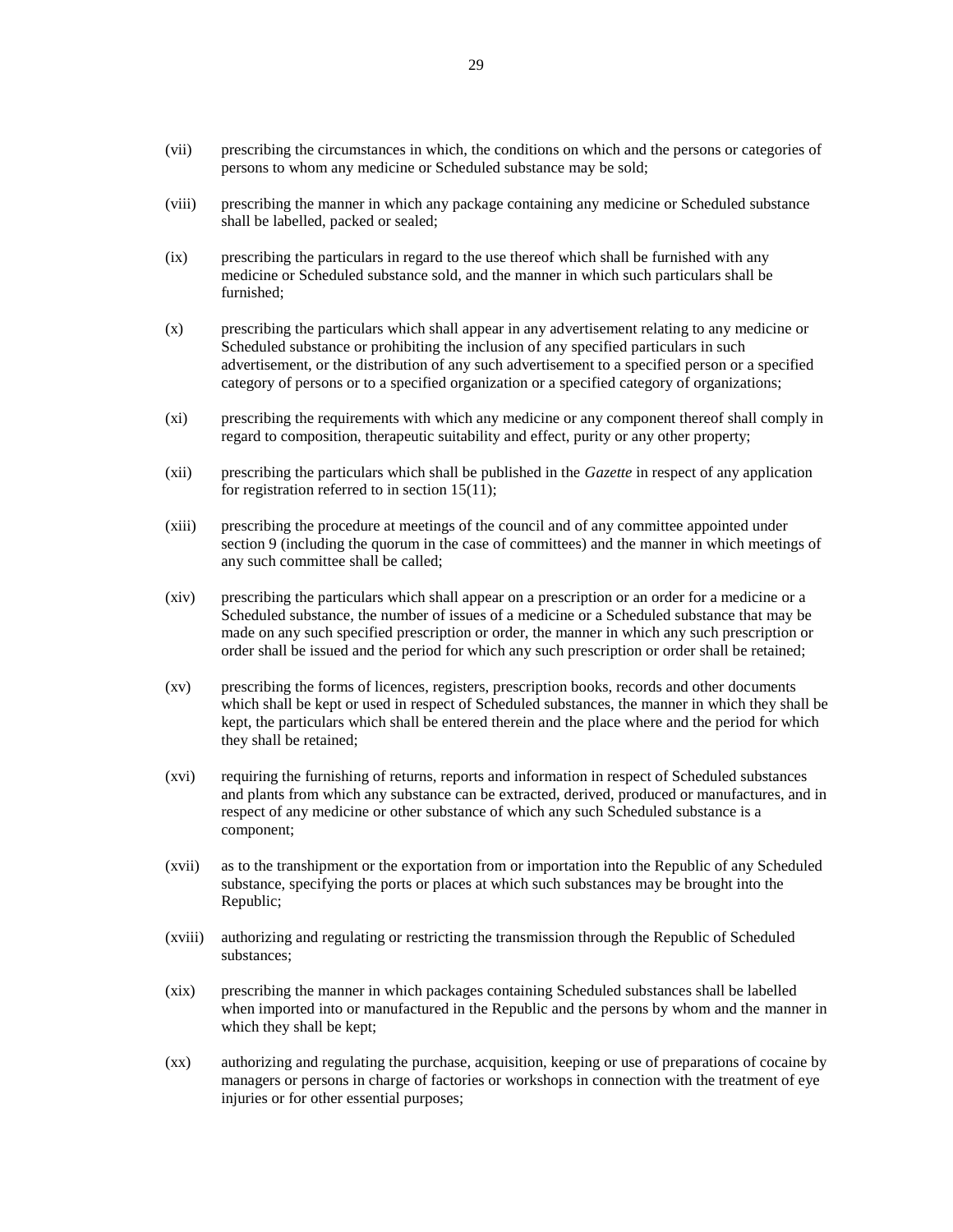- (xxi) authorizing and regulating the purchase, acquisition, keeping or use of Scheduled substances by particular persons or categories of persons;
- (xxii) authorizing and regulating the possession by persons entering or departing from the Republic of specified quantities of Scheduled substances for personal medicinal use;
- (xxiii) as to the disposal or destruction of a medicine or Scheduled substance, and the records which shall be kept in respect thereof;
- (xxiv) as to the importation, exportation, conveyance, keeping, storage, processing and packing of medicines and Scheduled substances, and the manner in which medicines and Scheduled substances shall be kept and controlled in different categories of hospitals;
- (xxv) prescribing the methods in accordance with which samples may be taken under this Act and the form of the certificates to be issued by inspectors in respect of such samples;
- (xxvi) prescribing the methods to be employed and the form of the certificates to be issued in connection with the testing, examination or analysis of samples taken under this Act;
- (xxvii) authorizing, regulating, controlling, restricting or prohibiting the registration, manufacture, modification, importation, exportation, storage, transportation, sale or use of any medical device or class of medical devices or medicines in respect of its safety, quality and efficacy;
- (xxviii) with regard to any matter to ensure the safety, quality and efficacy of medicines and medical devices;
- (xxix) as to the summary seizure and disposal of any Scheduled substance found in the possession or custody of any person not entitled under this Act to keep or use it;
- (xxx) as to the disposal or destruction of a Scheduled substance which has become unfit for use, and the report to be furnished in respect thereof;
- (xxxi) prescribing the fee to be paid to the registrar in respect of an application for the registration, and in respect of the registration of a medicine, Scheduled substance or medical device, the fee to be paid annually to the registrar in respect of the retention of the registration of a medicine, Scheduled substance or medical device and the date on which such annual fee shall be paid;
- (xxxii) prescribing the fee payable in respect of the authorisation of the use of unregistered medicines, the issuing of permits and certificates under this Act, the issuing or renewal of any licence under this Act, the performance of inspections to assess the quality of medicines, Scheduled substances or medical devices for the purpose of registration and the evaluation of changes to the particulars contained in registers;
- (xxxiii) relating to appeals against decisions of the Director-General or the council;
- (xxxiv) relating to the conditions under which medicines or Scheduled substances may be sold;
- (xxxv) relating to the repackaging of medicines in patient-ready packs;
- (xxxvi) relating to the safety, quality and efficacy of any interchangeable multi-source medicine;
- (xxxvii) relating to the scientific, pharmaceutical, clinical and other skills required by a member of the council or by a member of the executive committee of the council to evaluate the quality, efficacy and safety of medicines;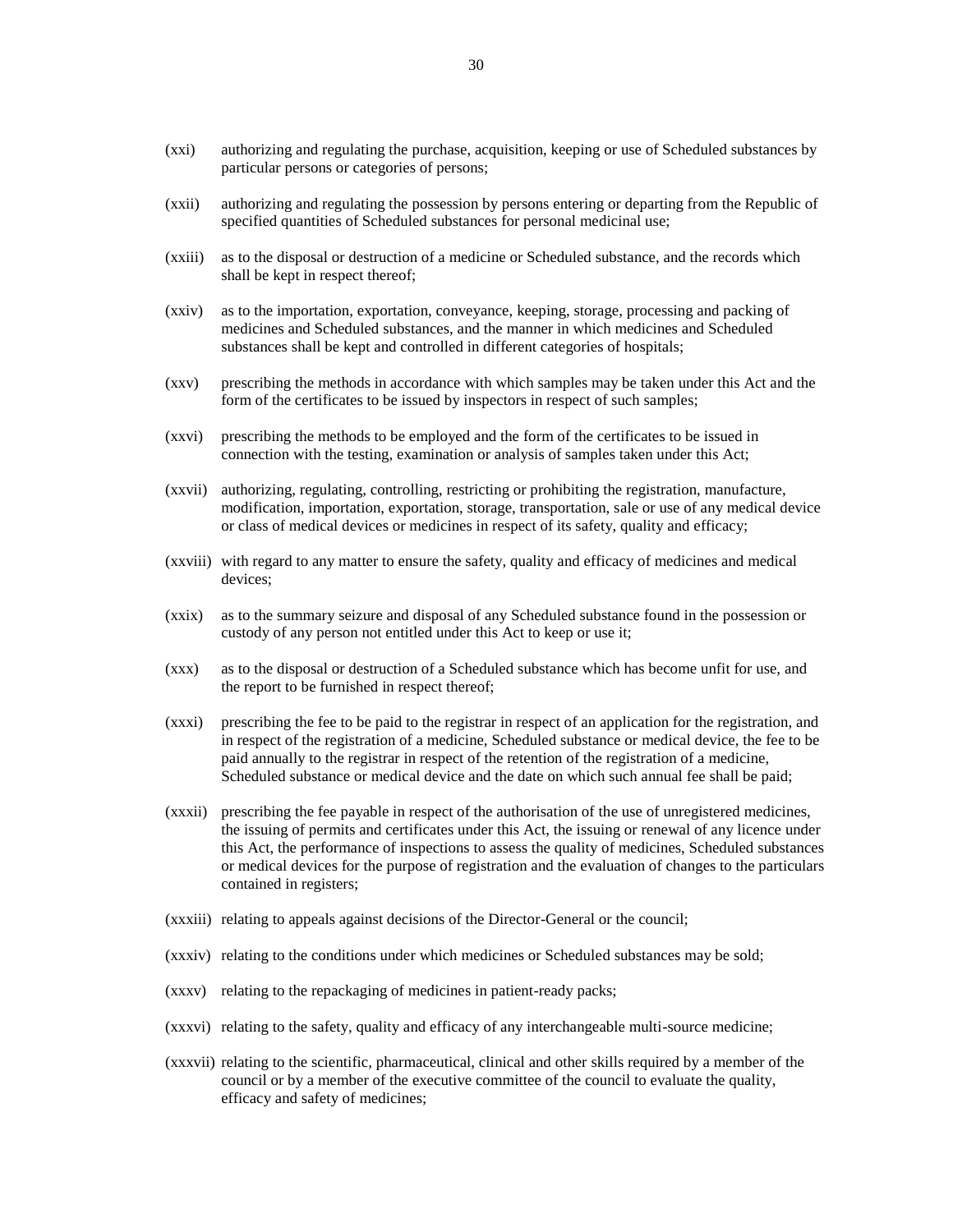(xxxviii)relating to the safety, quality and efficacy of imported medicines;

- (xxxix) relating to the control and conduct of clinical trails;
- (xl) with regard to any matter which in terms of this Act shall or may be prescribed; and
- (xli) generally for the efficient carrying out of the objects and purposes of this Act, and the generality of this provision shall not be limited by the preceding paragraphs of this subsection.
- (2) The Minister shall, not less than three months before any regulation is made under subsection (1), cause the text of such regulation to be published in the *Gazette* together with a notice declaring his or her intention to make that regulation and inviting interested persons to furnish him or her with any comments thereon or any representations they may wish to make in regard thereto.
- (3) The provisions of subsection (2) shall not apply in respect of-
	- (a) any regulation which, after the provisions of that subsection have been complied with, has been amended by the Minister in consequence of comments or representations received by him or her in pursuance of the notice issued thereunder; or
	- (b) any regulation in respect of which the Minister is, after consultation with the council, of the opinion that the public interest requires it to be made without delay.
- (4) A regulation under subsection (1)(xxxi) of (xxxii) shall be made only in consultation with the Minister of Finance.
- (5) Regulations made under subsection  $(1)(xi)$  may prescribe that any medicine or any component thereof shall comply with the requirements set out in any publication which in the opinion of the council is generally recognized as authoritative.
- (6) Regulations may be made under this section in respect of particular medicines or Scheduled substances or classes or categories of medicines or Scheduled substances or in respect of medicines or Scheduled substances other than particular classes or categories of medicines or Scheduled substances, and different regulations may be so made in respect of different medicines or Scheduled substances or different classes or categories of medicines or Scheduled substances.
- (7) (a) Regulations made under this section may prescribe penalties for any contravention thereof or failure to comply therewith of a fine, or imprisonment for a period not exceeding 10 years.
	- (b) Notwithstanding anything to the contrary in any law contained a magistrate's court shall be competent to impose any penalty provided for in paragraph (a).
- (8) Notwithstanding the provisions of subsection (1), the Minister may, if he or she deems it to be in the public interest, after consultation with the executive committee appointed under section 9, make regulations relating to any matter referred to in subsection (1) or to amend or repeal any regulation made in terms of that subsection.

# **36. Exclusion of any drug from operation of Act**

The Minister may, on the unanimous recommendation of the members present at any meeting of the council, by notice in the Gazette exclude, subject to such conditions as he may determine, any medicine from the operation of any or all of the provisions of this Act, and may in like manner amend or withdraw any such notice.